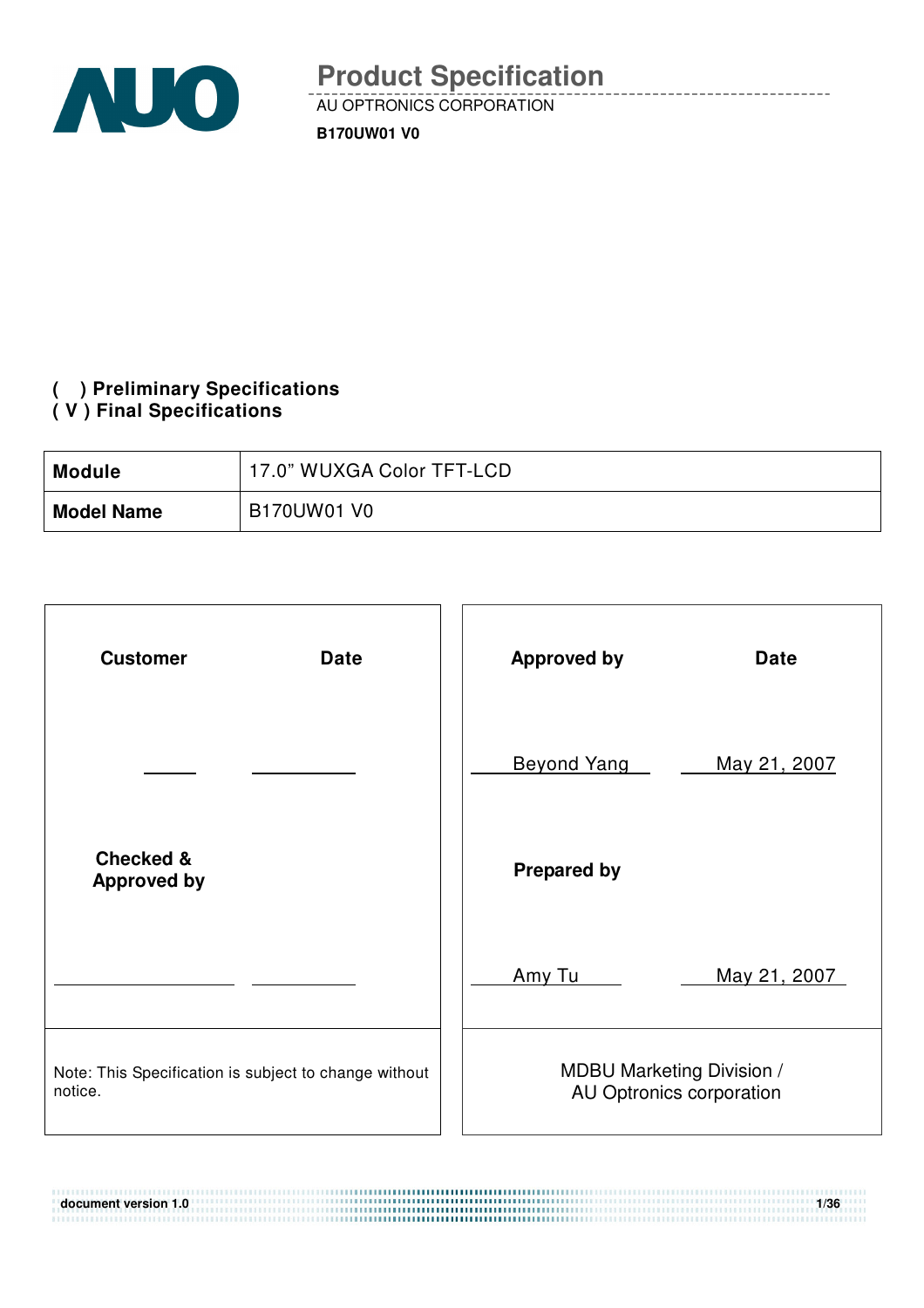

AU OPTRONICS CORPORATION

**B170UW01 V0** 

# **Contents**

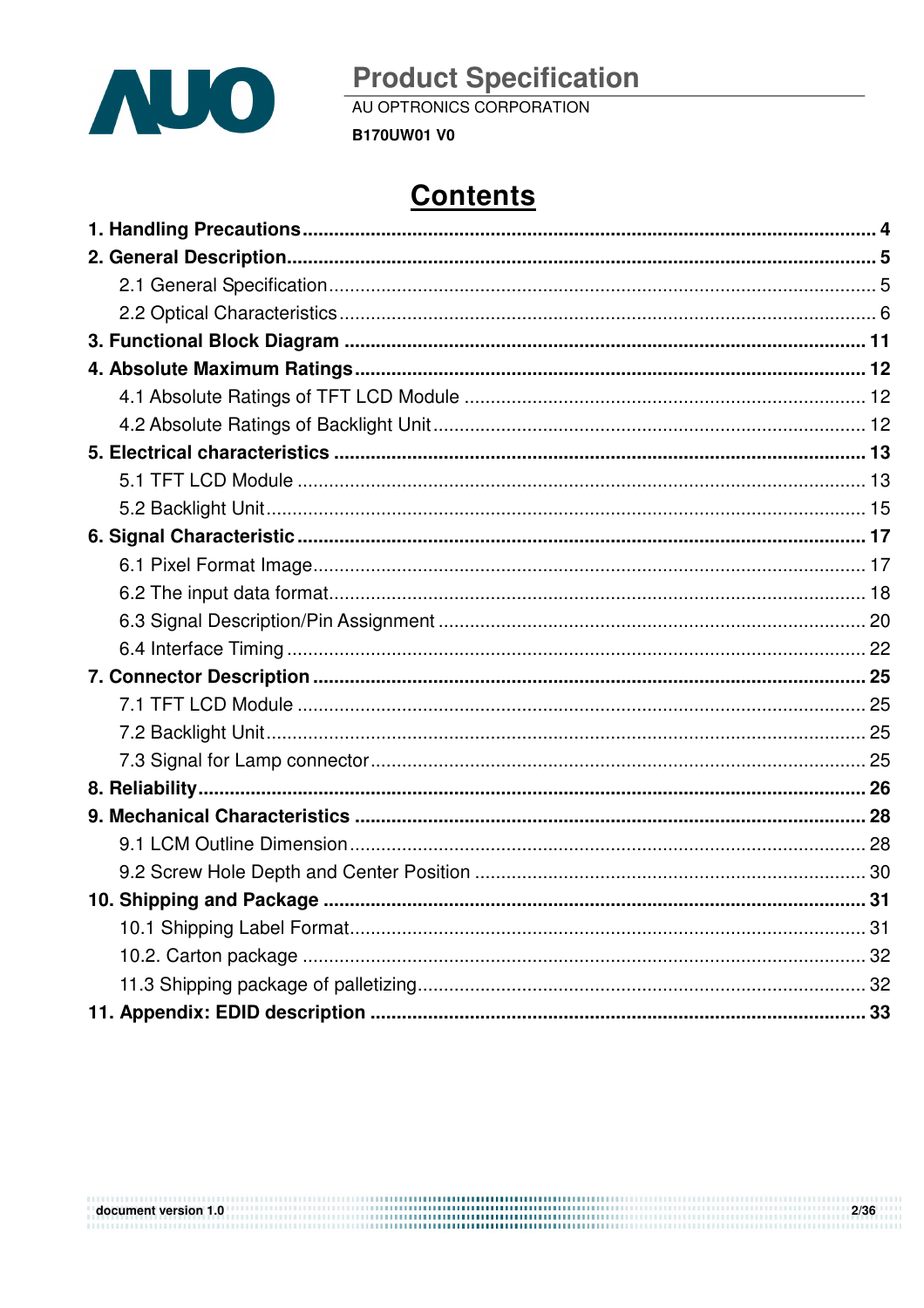

AU OPTRONICS CORPORATION

**B170UW01 V0**

# **Record of Revision**

| <b>Version and Date</b> | <b>Page</b> | Old description                          | <b>New Description</b>     | <b>Remark</b> |
|-------------------------|-------------|------------------------------------------|----------------------------|---------------|
| 0.12007/4/13            | 'All        | Initialize the Preliminary Specification |                            |               |
| 1.0 2007/05/21          | All         |                                          | Finalize the specification |               |
|                         |             |                                          |                            |               |

| document version 1.0 | 3/36 |
|----------------------|------|
|                      |      |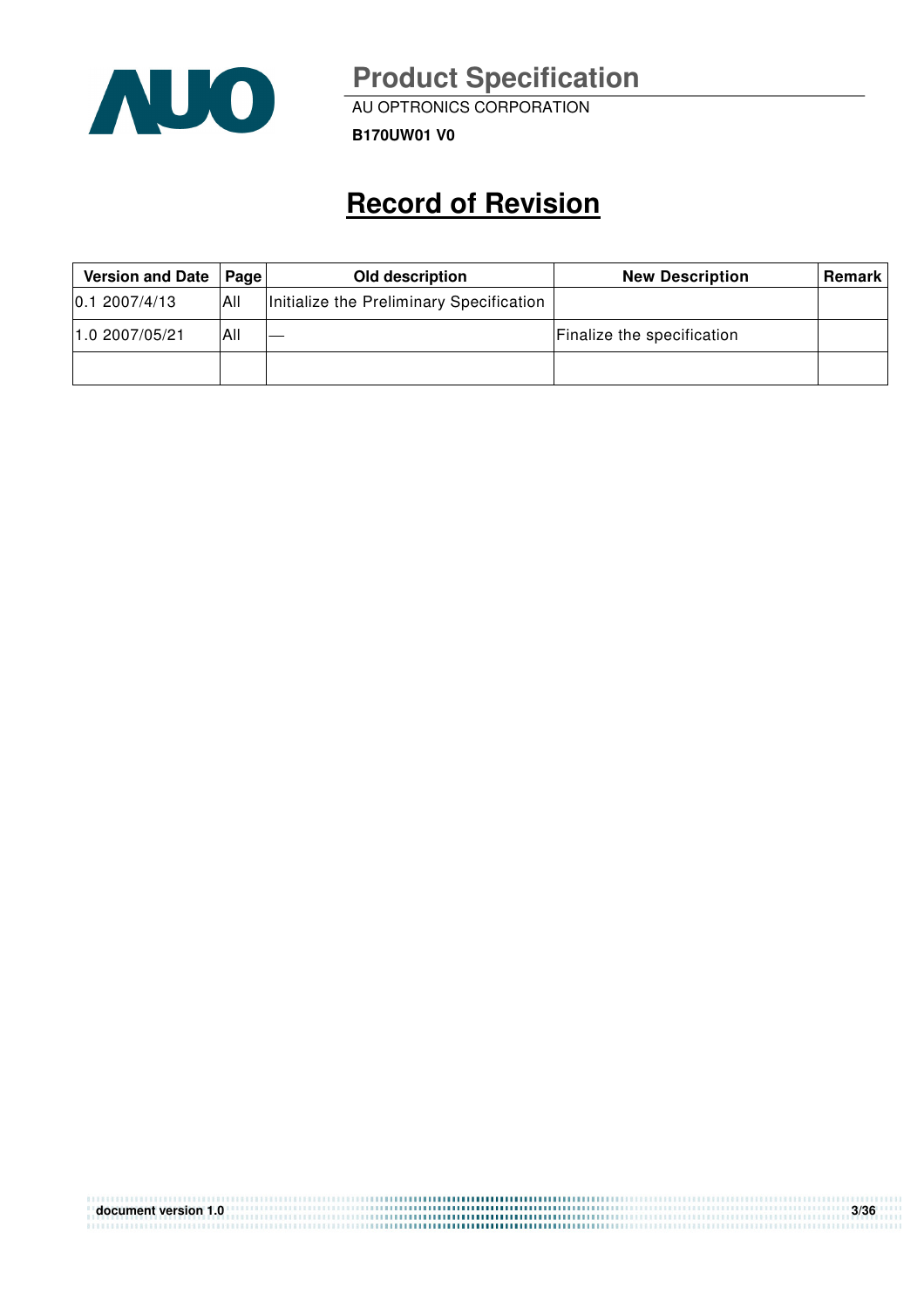

## **1. Handling Precautions**

- 1) Since front polarizer is easily damaged, pay attention not to scratch it.
- 2) Be sure to turn off power supply when inserting or disconnecting from input connector.
- 3) Wipe off water drop immediately. Long contact with water may cause discoloration or spots.
- 4) When the panel surface is soiled, wipe it with absorbent cotton or other soft cloth.
- 5) Since the panel is made of glass, it may break or crack if dropped or bumped on hard surface.
- 6) Since CMOS LSI is used in this module, take care of static electricity and insure human earth when handling.
- 7) Do not open nor modify the Module Assembly.
- 8) Do not press the reflector sheet at the back of the module to any directions.
- 9) In case if a Module has to be put back into the packing container slot after once it was taken out from the container, do not press the center of the CCFL Reflector edge. Instead, press at the far ends of the CCFL Reflector edge softly. Otherwise the TFT Module may be damaged.
- 10) At the insertion or removal of the Signal Interface Connector, be sure not to rotate nor tilt the Interface Connector of the TFT Module.
- 11) After installation of the TFT Module into an enclosure (Notebook PC Bezel, for example), do not twist nor bend the TFT Module even momentary. At designing the enclosure, it should be taken into consideration that no bending/twisting forces are applied to the TFT Module from outside. Otherwise the TFT Module may be damaged.
- 12) Cold cathode fluorescent lamp in LCD contains a small amount of mercury. Please follow local ordinances or regulations for disposal.
- 13) Small amount of materials having no flammability grade is used in the LCD module. The LCD module should be supplied by power complied with requirements of Limited Power Source (IEC60950 or UL1950), or be applied exemption.
- 14) The LCD module is designed so that the CCFL in it is supplied by Limited Current Circuit (IEC60950 or UL1950). Do not connect the CCFL in Hazardous Voltage Circuit.

**document version 1.0 4/36** 

,,,,,,,,,,,,,,,,,,,,,,,,,,,,,,,,,,,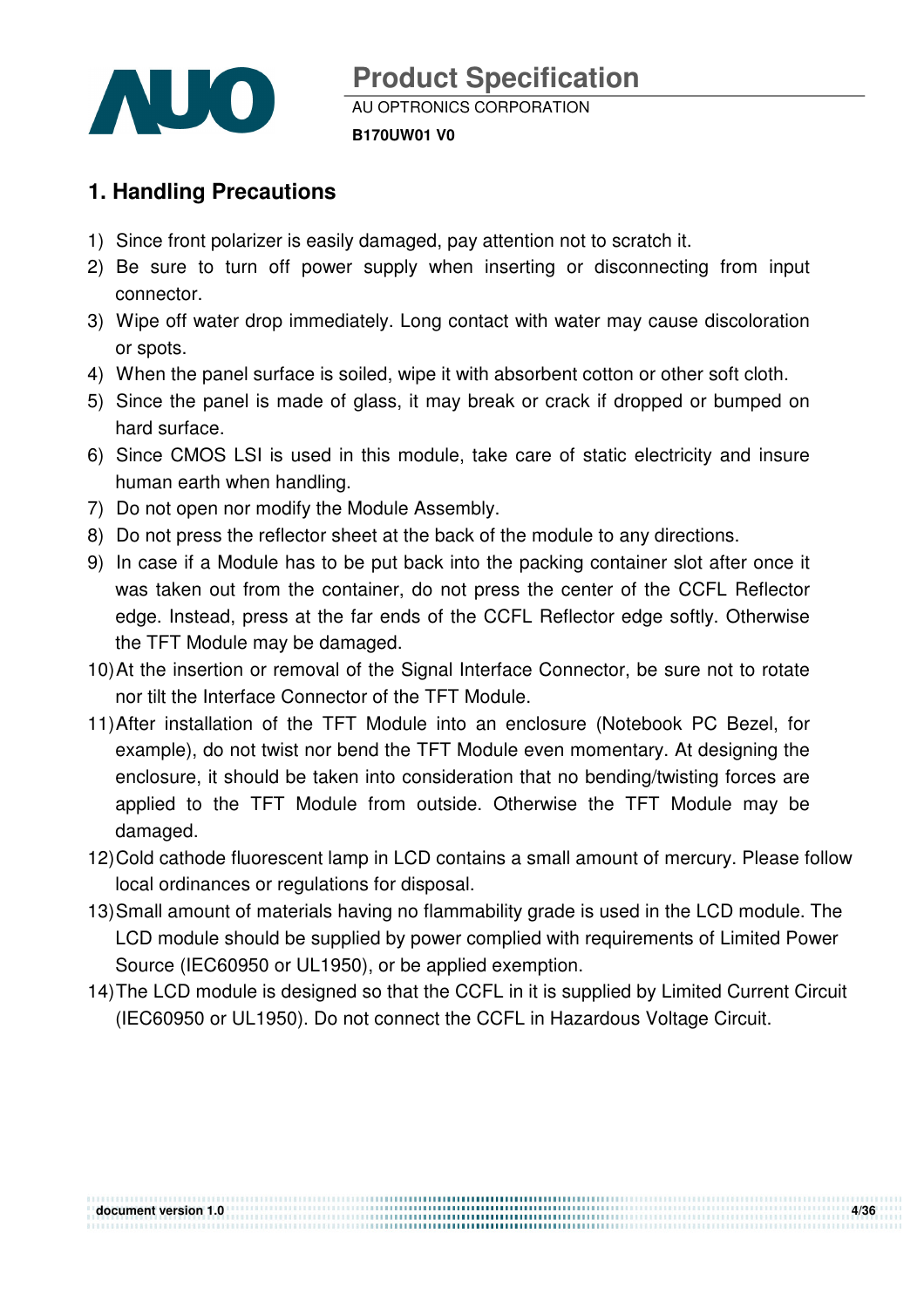

### **2. General Description**

B170UW01 V0 is a Color Active Matrix Liquid Crystal Display composed of a TFT LCD panel, a driver circuit, and backlight system. The screen format is intended to support the WUXGA (1920(H) x 1200(V)) screen and 262k colors (RGB 6-bits data driver). All input signals are LVDS interface compatible. Inverter of backlight is not included.

B170UW01 V0 is designed for a display unit of notebook style personal computer and industrial machine.

### **2.1 General Specification**

| <b>Items</b>                                                     | <b>Unit</b>                                                        | <b>Specifications</b>                                        |
|------------------------------------------------------------------|--------------------------------------------------------------------|--------------------------------------------------------------|
| Screen Diagonal                                                  | [mm]                                                               | 431.8                                                        |
| <b>Active Area</b>                                               | [mm]                                                               | 367.20(H) x 229.50(V)                                        |
| Pixels H x V                                                     |                                                                    | 1920 x 3(RGB) x 1200                                         |
| <b>Pixel Pitch</b>                                               | [mm]                                                               | $0.191$ (per one triad) $\times 0.191$                       |
| <b>Pixel Arrangement</b>                                         |                                                                    | <b>R,G,B Vertical Stripe</b>                                 |
| Display Mode                                                     |                                                                    | Normally White                                               |
| White Luminance (IccFL=6.5mA)<br>Note: IccFL is lamp current     | $\lceil cd/m^2 \rceil$                                             | 220 min. / 260 typ. (5 points average)<br>(Note1)            |
| <b>Luminance Uniformity</b>                                      |                                                                    | 1.25 max. (5 points average)<br>1.8 max. (13 points average) |
| <b>Contrast Ratio</b>                                            |                                                                    | 500 min. / 600 typ.                                          |
| <b>Optical Rise Time/Fall Time</b>                               | [msec]                                                             | 8 typ. / 12 max.                                             |
| Nominal Input Voltage VDD                                        | [Volt]                                                             | $+3.3$ typ.                                                  |
| <b>Power Consumption</b>                                         | [Watt]                                                             | 3.0 max (Without B/L)<br>10.0 max (With $B/L$ )              |
| Weight (Without Inverter)                                        | [Grams]                                                            | 650 typ., 680g max.                                          |
| <b>Physical Size</b>                                             | [mm]                                                               | 382.7 max.(W) x 244.8 max.(H) x 6.6<br>max. (T)              |
| <b>Electrical Interface</b>                                      |                                                                    | 6bit, 2 channels LVDS                                        |
| <b>Surface Treatment</b>                                         |                                                                    | Glare, Hardness 4H                                           |
| <b>Support Color</b>                                             |                                                                    | Native 262K colors (RGB 6-bit data)                          |
| <b>Temperature Range</b><br>Operating<br>Storage (Non-Operating) | $\mathsf{I}^{\circ}$ Cl<br>$\mathsf{I}^\circ\mathsf{C} \mathsf{I}$ | 0 to $+50$<br>$-20$ to $+60$                                 |
| RoHS Compliance                                                  |                                                                    | RoHS Compliance                                              |

The following items are characteristics summary on the table at 25  $\degree$ C condition:

**document version 1.0** 5/36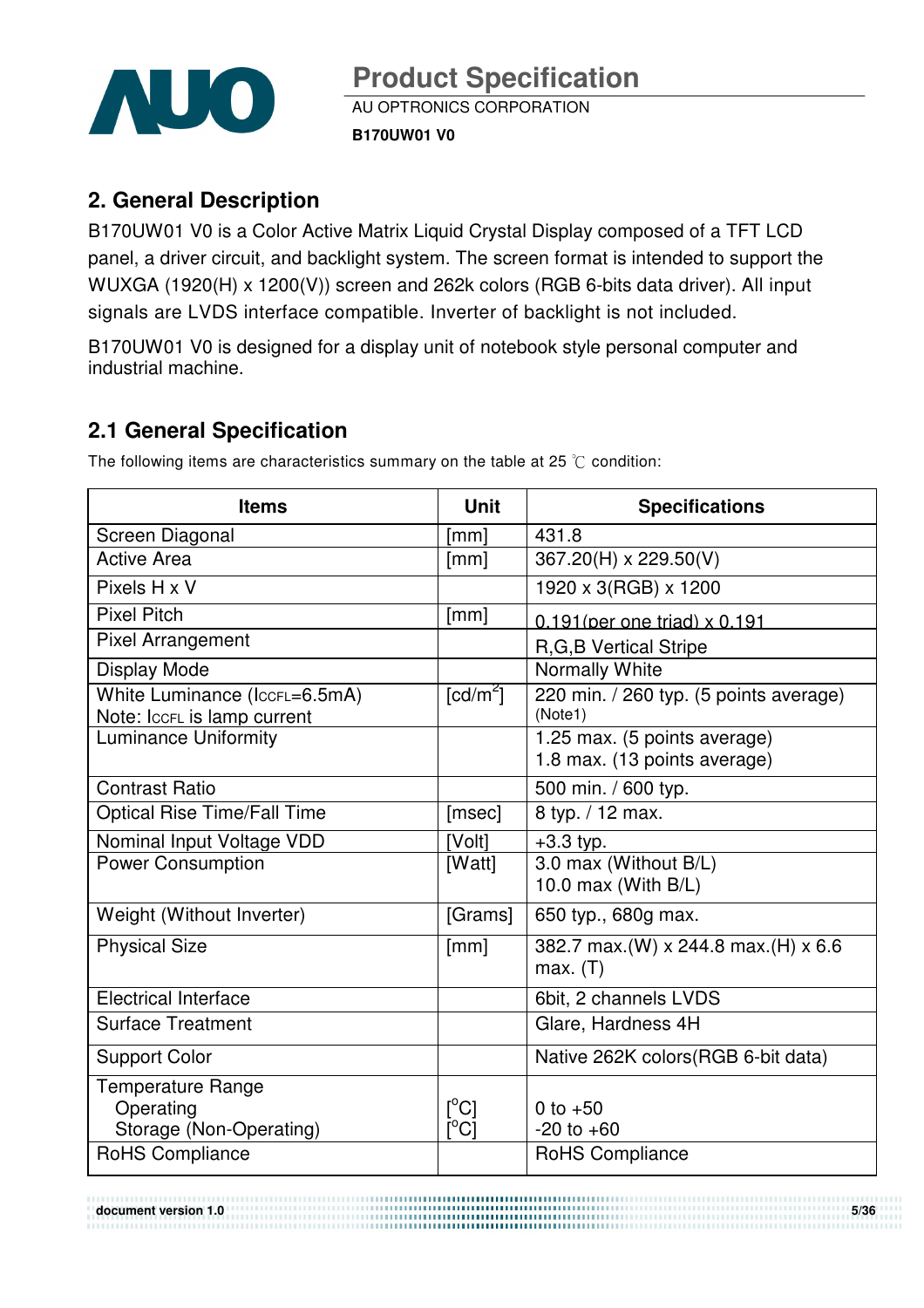

AU OPTRONICS CORPORATION

**B170UW01 V0**

### **2.2 Optical Characteristics**

The optical characteristics are measured under stable conditions at 25°C (Room Temperature):

| Item                                    | <b>Unit</b>            | <b>Conditions</b>       |                    | Min.  | Typ.  | Max.            | <b>Note</b>    |
|-----------------------------------------|------------------------|-------------------------|--------------------|-------|-------|-----------------|----------------|
| <b>White Luminance</b><br>$lccFL=6.5mA$ | $\lceil cd/m^2 \rceil$ | 5 points average        |                    | 220   | 260   |                 | 1, 4, 5.       |
| Viewing Angle                           | [degree]               | Horizontal<br>$CR = 10$ | (Right)<br>(Left)  | 60    | 70    |                 | 9              |
|                                         | [degree]               |                         |                    | 60    | 70    |                 |                |
|                                         | [degree]               | Vertical<br>$CR = 10$   | (Upper)<br>(Lower) | 40    | 60    |                 |                |
|                                         | [degree]               |                         |                    | 50    | 60    |                 |                |
| <b>Luminance Uniformity</b>             |                        | 5 Points                |                    |       |       | 1.25            | 1              |
| Luminance Uniformity                    |                        | 13 Points               |                    |       |       | 1.8             | $\overline{2}$ |
| <b>CR: Contrast Ratio</b>               |                        |                         |                    | 500   | 600   |                 | 6              |
| Cross talk                              | $\%$                   |                         |                    |       |       | $\overline{4}$  | $\overline{7}$ |
| <b>Response Time</b>                    | [msec]                 | Rising                  |                    |       |       |                 | 8              |
|                                         | [msec]                 | Falling                 |                    |       |       |                 |                |
|                                         | [msec]                 | Rising + Falling        |                    |       | 8     | 12 <sub>2</sub> |                |
| Color / Chromaticity                    |                        | Red x                   |                    | 0.560 | 0.580 | 0.600           | 2,9            |
| Coordinates<br>(CIE 1931)               |                        | Red y                   |                    | 0.320 | 0.340 | 0.360           |                |
|                                         |                        | Green x                 |                    | 0.290 | 0.310 | 0.330           |                |
|                                         |                        | Green y                 |                    | 0.530 | 0.550 | 0.570           |                |
|                                         |                        | Blue x                  |                    | 0.135 | 0.155 | 0.175           |                |
|                                         |                        | Blue y                  |                    | 0.135 | 0.155 | 0.175           |                |
|                                         |                        | White x                 |                    | 0.283 | 0.313 | 0.343           |                |
|                                         |                        | White y                 |                    | 0.299 | 0.329 | 0.359           |                |
| <b>NTSC Ratio</b>                       | $\%$                   | <b>CIE 1931</b>         |                    | 42    | 45    |                 |                |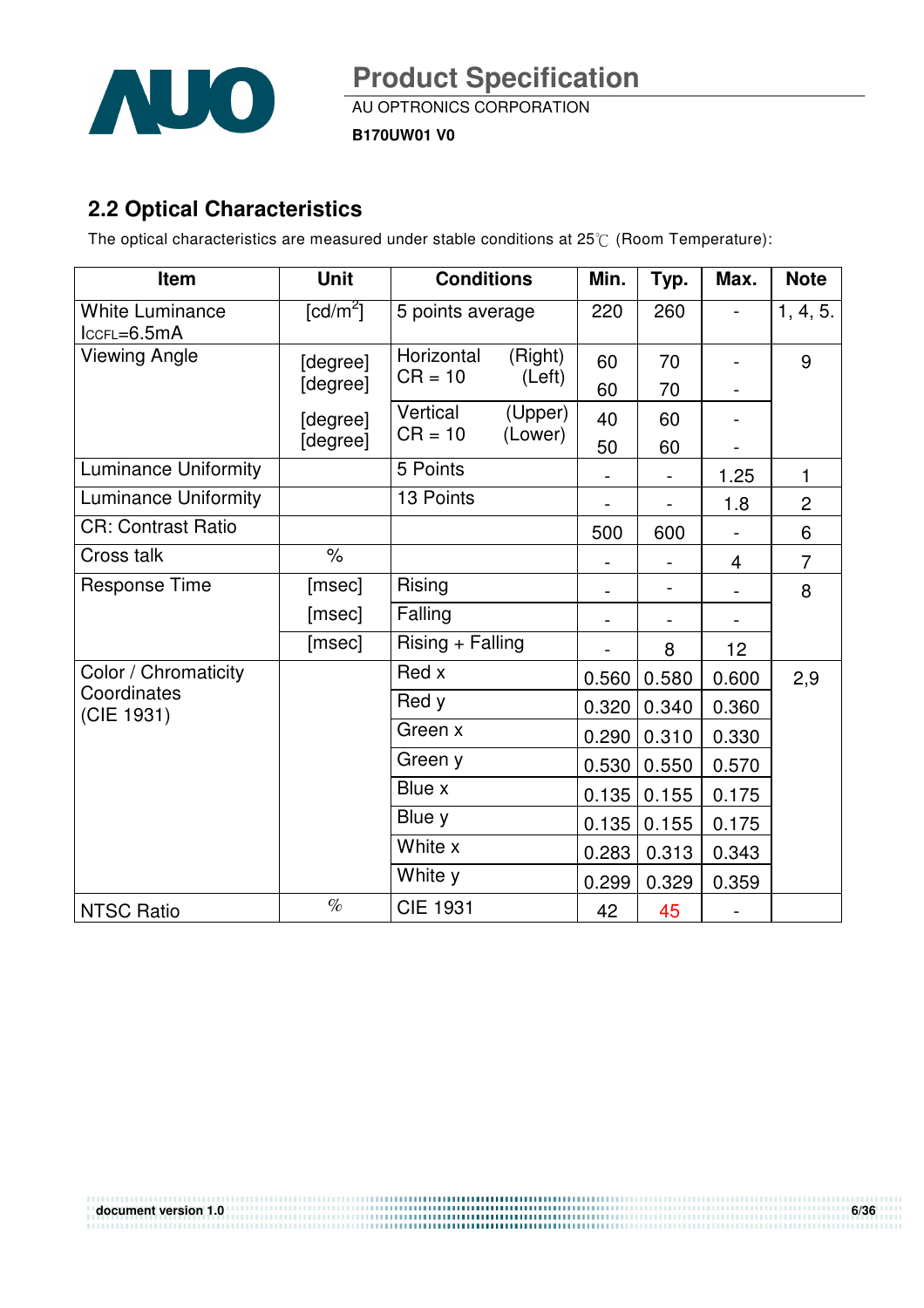

AU OPTRONICS CORPORATION

**B170UW01 V0**



Note 1: 5 points position (Display Area: 367.20 (H) x 229.50 (V) mm)





Note 3: The luminance uniformity of 5 and 13 points is defined by dividing the maximum luminance values by the minimum test point luminance

| $\delta_{\text{W5}}$ =   | Maximum Brightness of five points |                                       |
|--------------------------|-----------------------------------|---------------------------------------|
|                          |                                   | Minimum Brightness of five points     |
|                          |                                   |                                       |
| $\delta$ W <sub>13</sub> |                                   | Maximum Brightness of thirteen points |

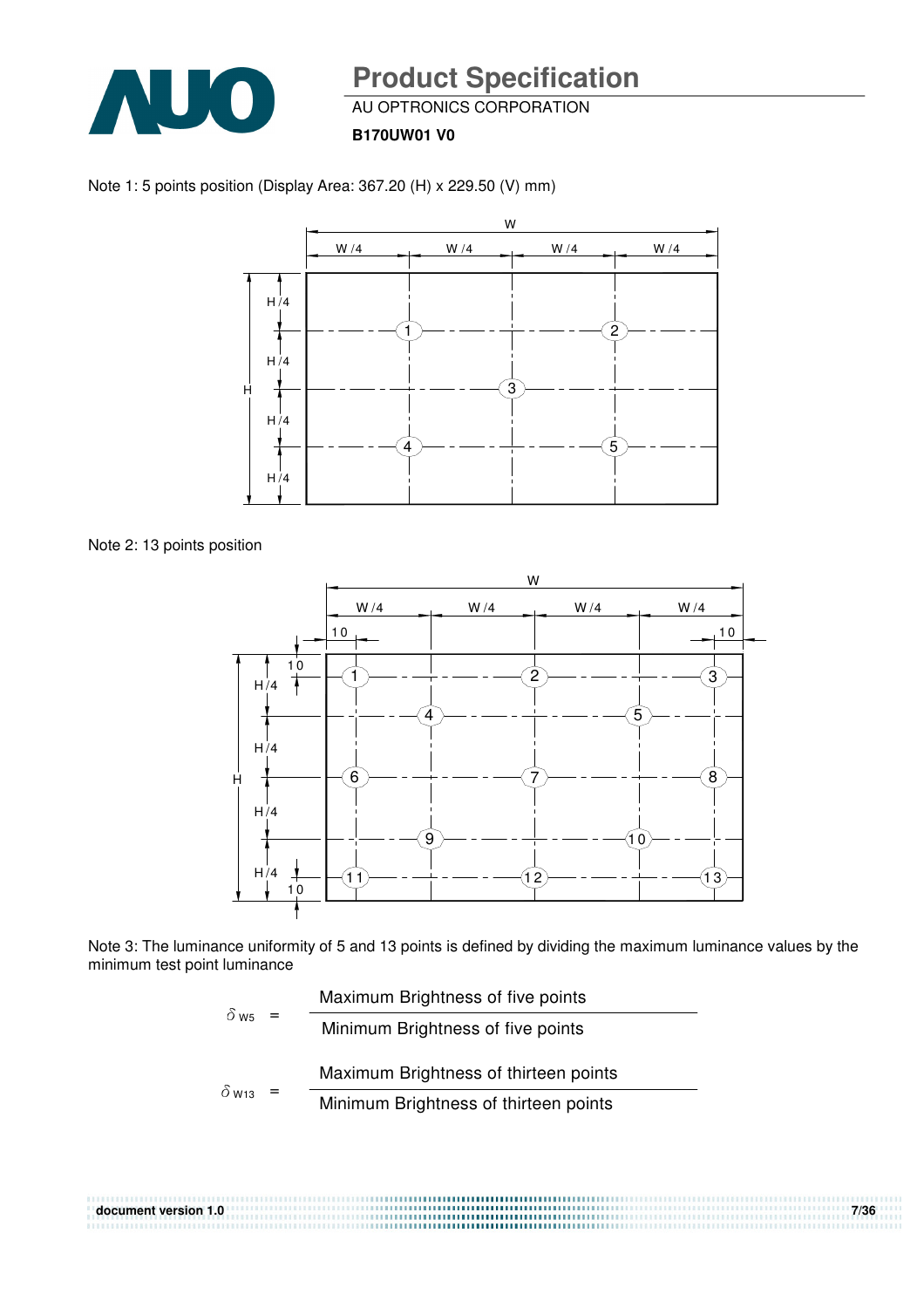

## AU OPTRONICS CORPORATION **Product Specification**

#### **B170UW01 V0**

#### Note 4: Measurement method

The LCD module should be stabilized at given temperature for 30 minutes to avoid abrupt temperature change during measuring. In order to stabilize the luminance, the measurement should be executed after lighting Backlight for 30 minutes in a stable, windless and dark room.



Center of the screen

Note 5: Definition of Average Luminance of White  $(Y_L)$ :

Measure the luminance of gray level 63 at 5 points  $Y_L = [L (1) + L (2) + L (3) + L (4) + L (5)] / 5$ 

L (x) is corresponding to the luminance of the point X at Figure in Note (1).

Note 6: Definition of contrast ratio:

Contrast ratio is calculated with the following formula.

Contrast ratio  $(CR) = \frac{Briahtness \text{ on the "White" state}}{Briahtness}$ Brightness on the "Black" state

| document version 1.0 | 8/36 |
|----------------------|------|
|                      |      |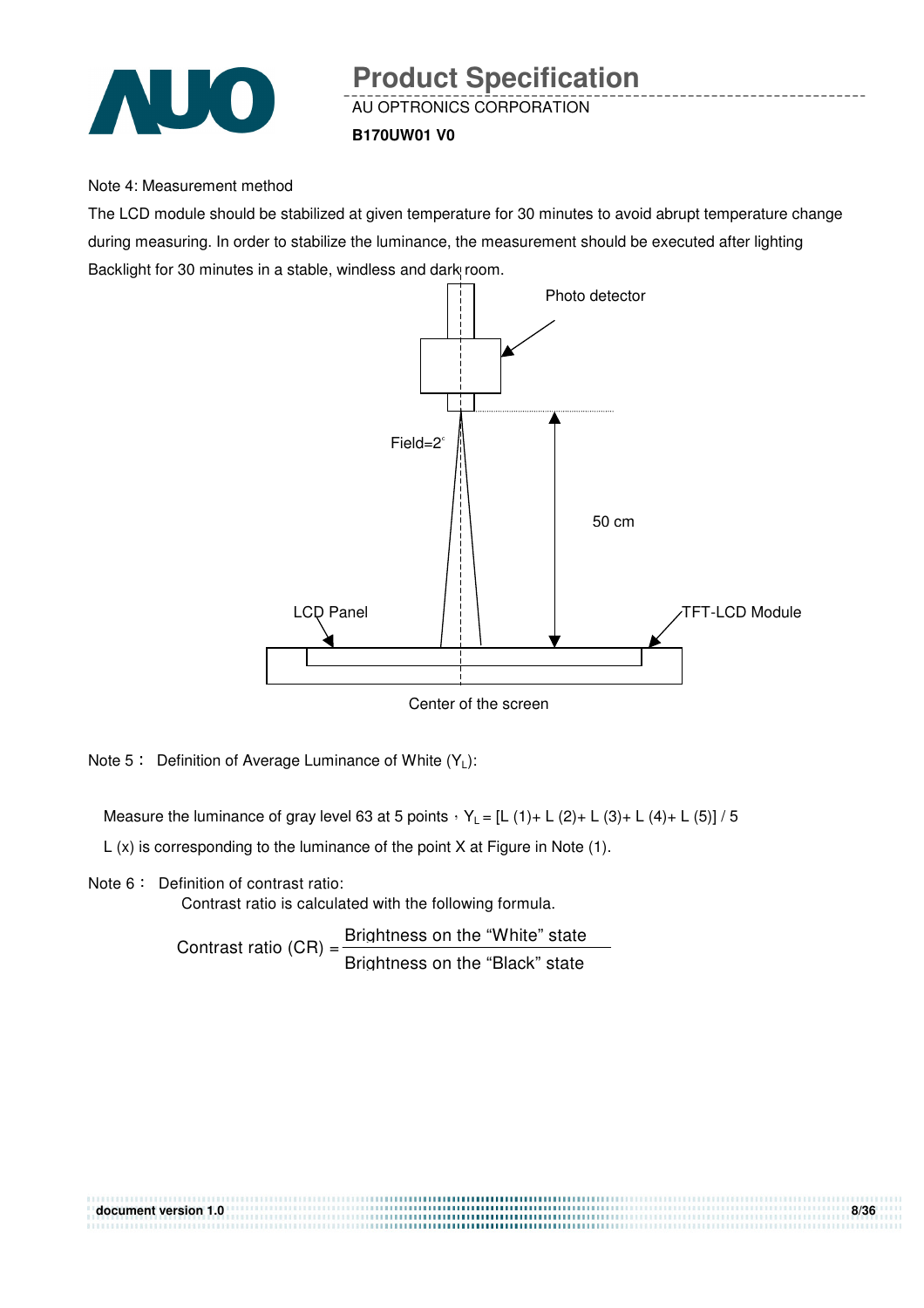

#### **B170UW01 V0**

#### Note 7: Definition of Cross Talk (CT)

 $CT = |Y_B - Y_A| / Y_A \times 100$  (%)

#### Where

YA = Luminance of measured location without gray level 0 pattern (cd/m2)

 $Y_B$  = Luminance of measured location with gray level 0 pattern (cd/m2)



Note 8: Definition of response time:

The output signals of BM-7 or equivalent are measured when the input signals are changed from "Black" to "White" (falling time) and from "White" to "Black" (rising time), respectively. The response time interval between the 10% and 90% of amplitudes. Refer to figure as below.

**document version 1.0 9/36** 

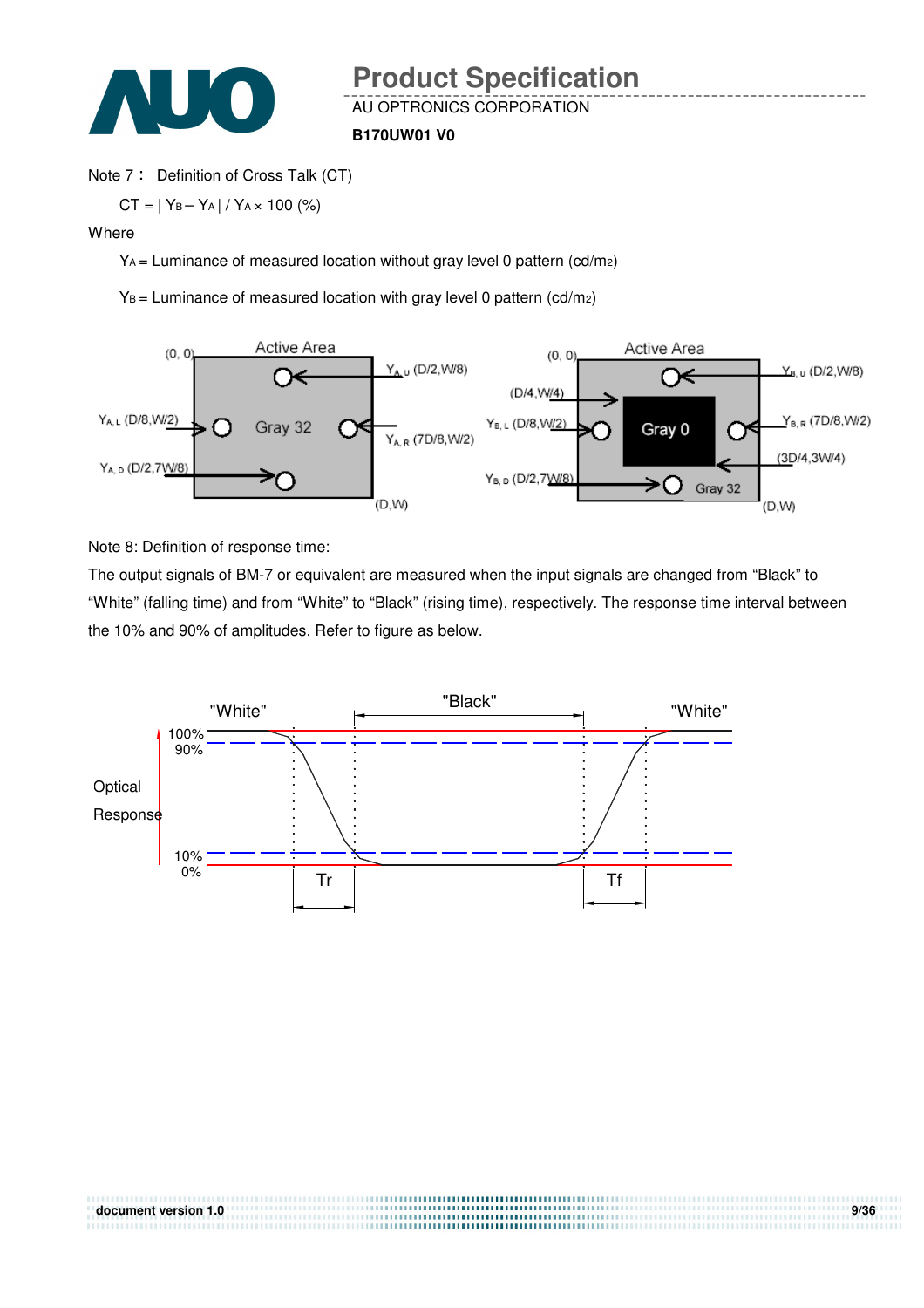

## AU OPTRONICS CORPORATION **Product Specification**

#### **B170UW01 V0**

Note 9: Definition of viewing angle

Viewing angle is the measurement of contrast ratio  $\geq$  10, at the screen center, over a 180 $^{\circ}$  horizontal and 180° vertical range (off-normal viewing angles). The 180° viewing angle range is broken down as follows; 90° (θ) horizontal left and right and 90° (Φ) vertical, high (up) and low (down). The measurement direction is typically perpendicular to the display surface with the screen rotated about its center to develop the desired measurement viewing angle.



| document version 1.0 | 10/36 |
|----------------------|-------|
|                      |       |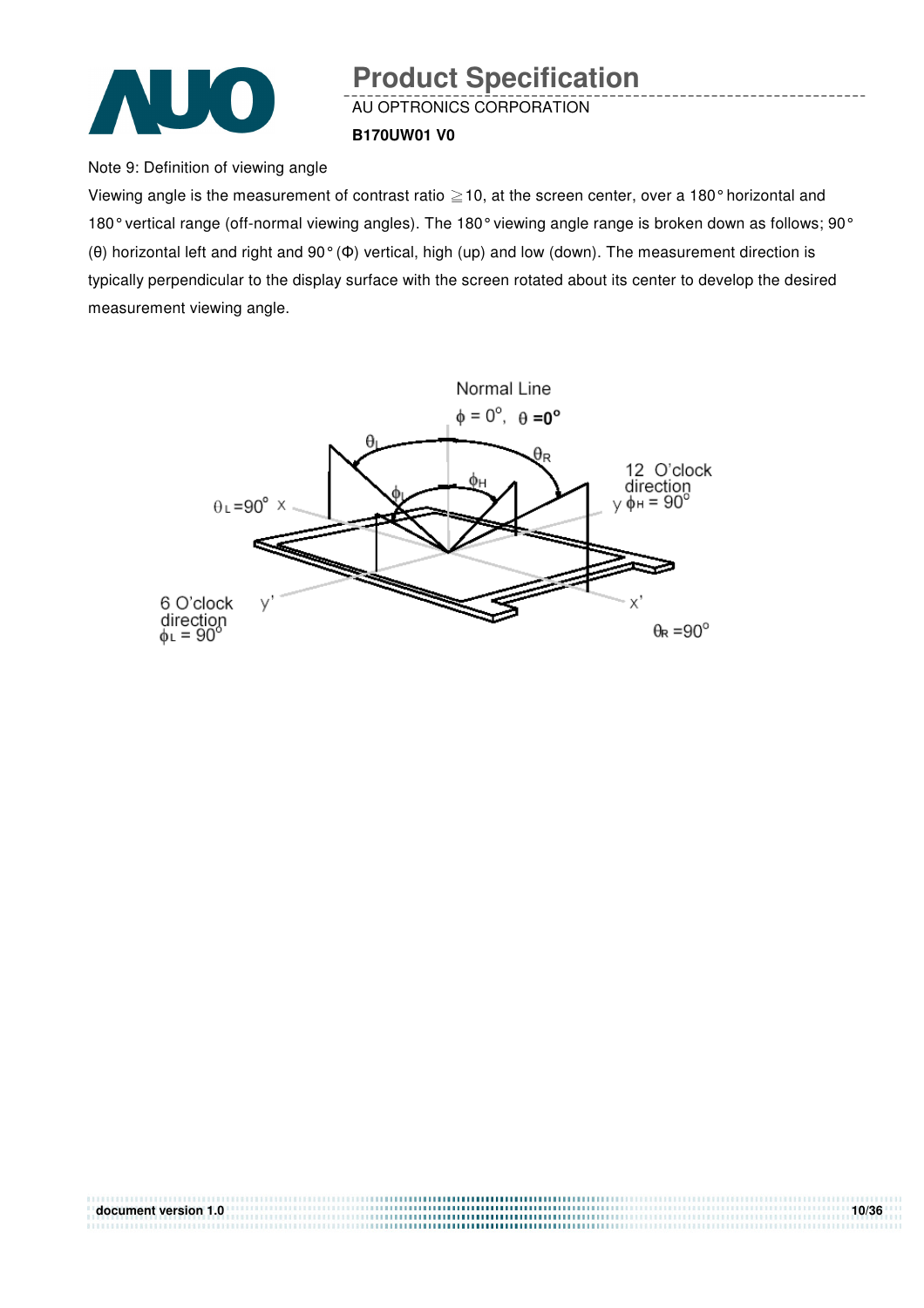

AU OPTRONICS CORPORATION

**B170UW01 V0**

### **3. Functional Block Diagram**

The following diagram shows the functional block of the 17.0 inches wide Color TFT/LCD Module:



**document version 1.0** 11/36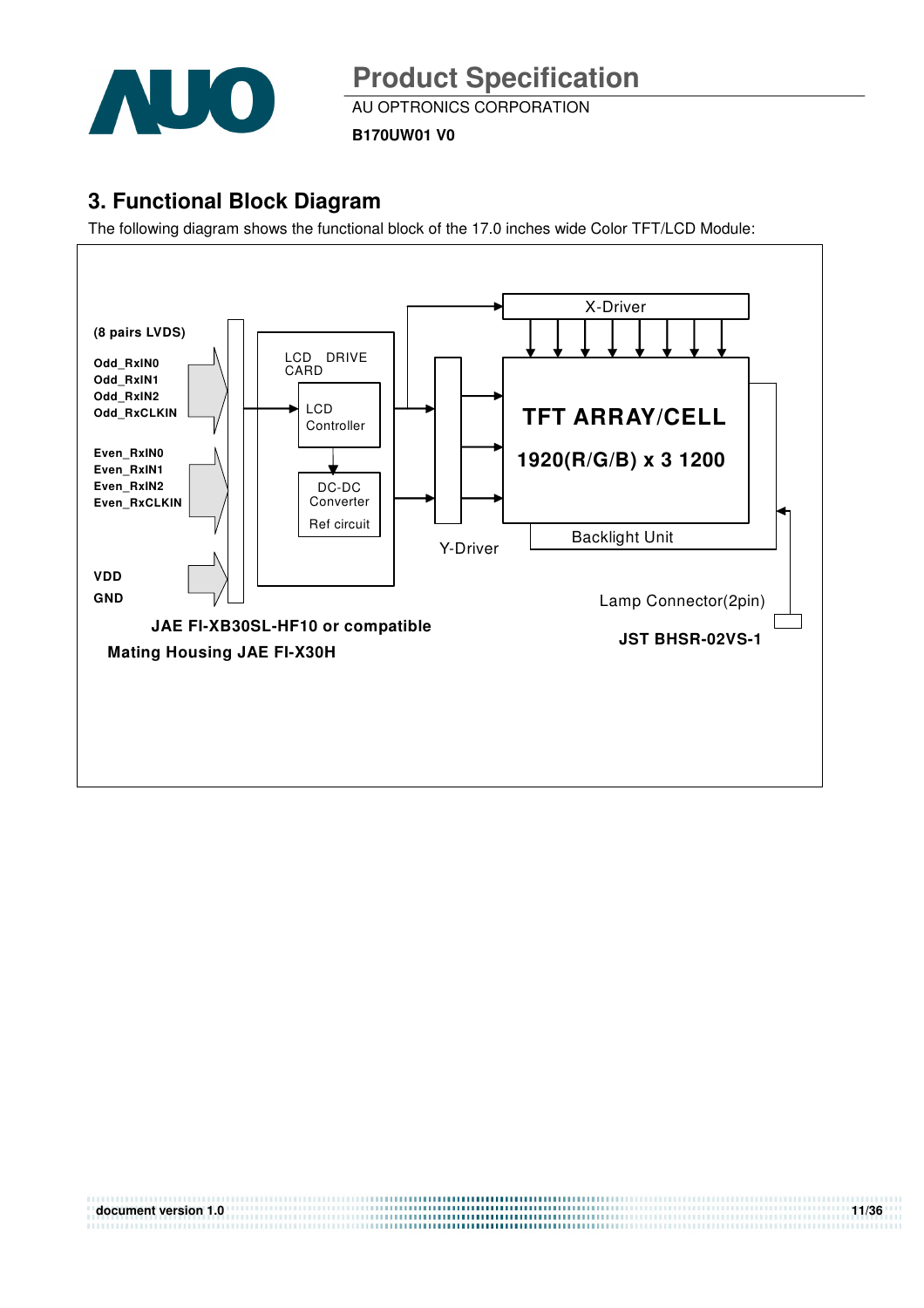

AU OPTRONICS CORPORATION

#### **B170UW01 V0**

### **4. Absolute Maximum Ratings**

Absolute maximum rating of the module is as following:

### **4.1 Absolute Ratings of TFT LCD Module**

| ltem            | <b>Symbol</b> | Min  | Max  | Unit   | <b>Conditions</b>  |
|-----------------|---------------|------|------|--------|--------------------|
| Logic/LCD Drive | Vın           | -v.J | +4.∪ | [Volt] | Note<br>. <u>.</u> |

### **4.2 Absolute Ratings of Backlight Unit**

| ltem            | <b>Symbol</b> | Min                      | Max | Unit        | <b>Conditions</b>    |
|-----------------|---------------|--------------------------|-----|-------------|----------------------|
| CCFI<br>Current | <b>CCFI</b>   | $\overline{\phantom{0}}$ | 6.5 | [mA]<br>rms | Note<br>. . <u>.</u> |

### **4.3 Absolute Ratings of Environment**

| <b>Item</b>               | <b>Symbol</b> | Min   | <b>Max</b> | <b>Unit</b>                             | <b>Conditions</b> |
|---------------------------|---------------|-------|------------|-----------------------------------------|-------------------|
| Operating                 | TOP           |       | $+50$      | $\mathsf{I}^\circ\mathsf{C} \mathsf{I}$ | Note 3            |
| <b>Operation Humidity</b> | <b>HOP</b>    | 5     | 95         | [%RH]                                   | Note 3            |
| Storage                   | TST           | $-20$ | $+60$      | $\mathsf{I}^\circ\mathsf{Cl}$           | Note 3            |
| <b>Storage Humidity</b>   | <b>HST</b>    | 5     | 95         | [%RH]                                   | Note 3            |

### Note 1: With in Ta  $(25^{\circ}\text{C})$

Note 2: Permanent damage to the device may occur if exceed maximum values

Note 3: For quality performance, please refer to AUO IIS(Incoming Inspection Standard).

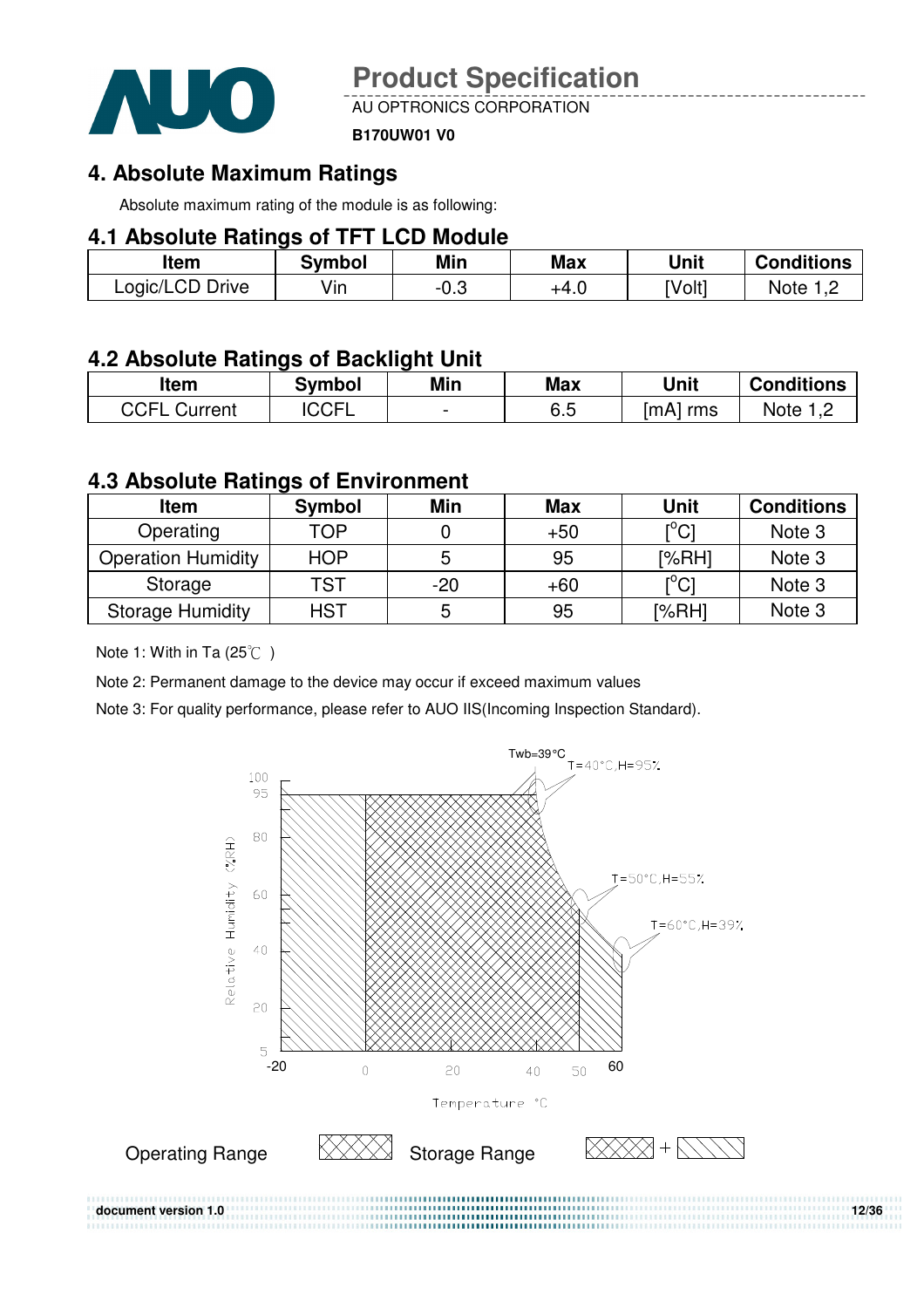

AU OPTRONICS CORPORATION

**B170UW01 V0**

### **5. Electrical characteristics**

### **5.1 TFT LCD Module**

### **5.1.1 Power Specification**

Input power specifications are as follows;

| <b>Symble</b> | <b>Parameter</b>    | Min                      | <b>Typ</b> | <b>Max</b> | <b>Units</b> | <b>Note</b> |
|---------------|---------------------|--------------------------|------------|------------|--------------|-------------|
| <b>VDD</b>    | Logic/LCD Drive     | 3.0                      | 3.3        | 3.6        | [Volt]       |             |
|               | Voltage             |                          |            |            |              |             |
| <b>PDD</b>    | <b>VDD Power</b>    |                          | 2.5        | 3          | [Watt]       | Note 1      |
| <b>IDD</b>    | <b>IDD Current</b>  | $\overline{\phantom{a}}$ | 750        |            | [mA]         | Note 1      |
| <b>IRush</b>  | Inrush Current      |                          |            | TBD        | [mA]         | Note 2      |
| <b>VDDrp</b>  | Allowable           |                          |            | 100        | [mV]         |             |
|               | Logic/LCD Drive     |                          |            |            | p-p          |             |
|               | Ripple Voltage      |                          |            |            |              |             |
| <b>VDDns</b>  | Allowable           |                          |            | 100        | [mV]         |             |
|               | Logic/LCD Drive     |                          |            |            | $p-p$        |             |
|               | <b>Ripple Noise</b> |                          |            |            |              |             |

Note 1: Maximum Measurement Condition: Black Pattern

#### Note 2: Measure Condition



**document version 1.0** 13/36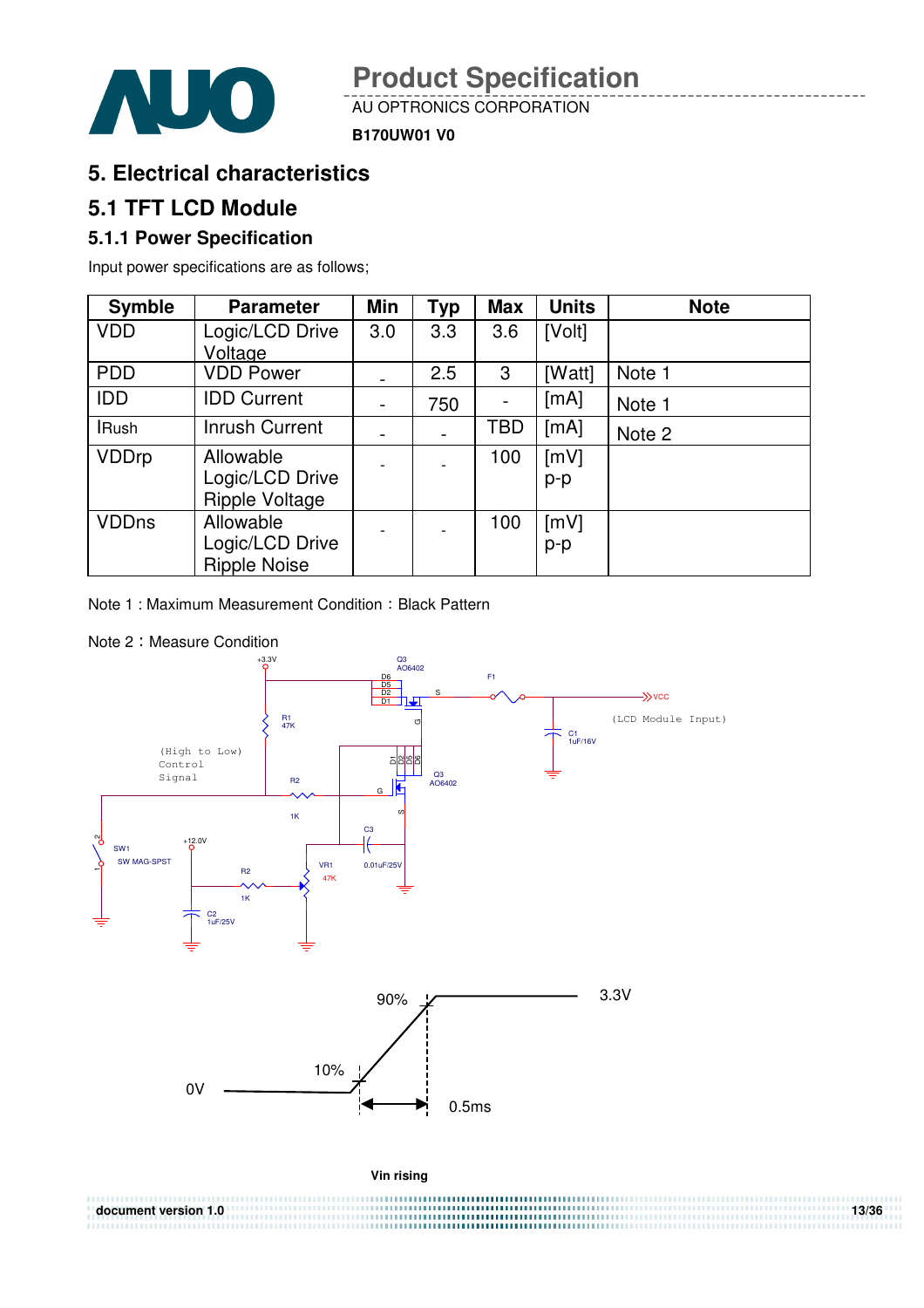

### **B170UW01 V0**

### **5.1.2 Signal Electrical Characteristics**

Input signals shall be low or Hi-Z state when VDD is off.

It is recommended to refer the specifications of THC63LVDF84A (Thine Electronics Inc.) in in detail. Signal electrical characteristics are as follows:

| <b>Parameter</b> | <b>Condition</b>                                    | Min                      | <b>Max</b> | <b>Unit</b> |
|------------------|-----------------------------------------------------|--------------------------|------------|-------------|
| Vth              | Differential Input High<br>Threshold (Vcm=+1.2V)    | $\overline{\phantom{a}}$ | 350        | [mV]        |
| Vtl              | Differential Input Low<br>Threshold ( $Vcm=+1.2V$ ) | $-350$                   |            | [mV]        |
| Vcm              | Differential Input<br>Common Mode Voltage           | 1.125                    | 1.375      | [V]         |

Note: LVDS Differential Voltage

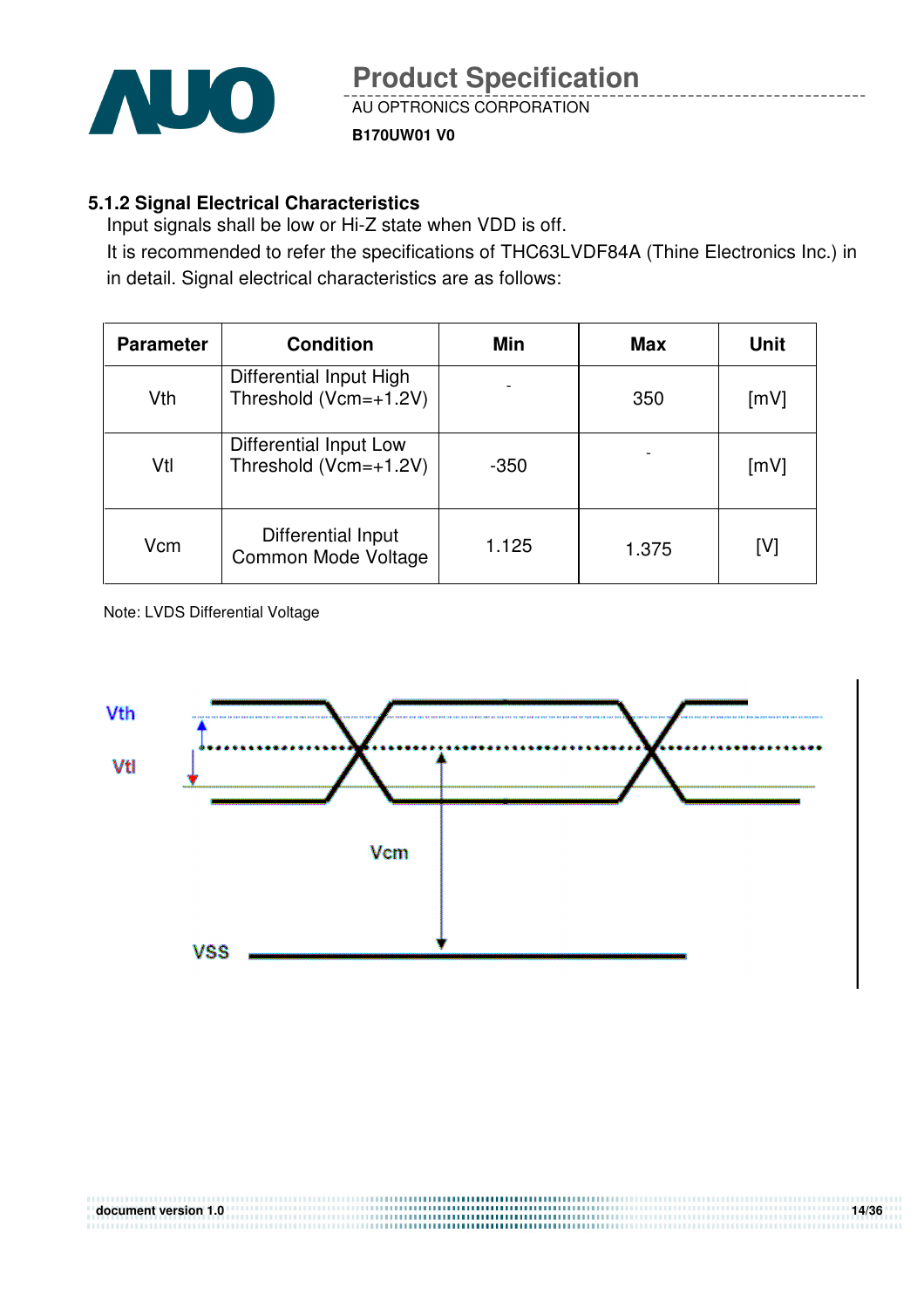

**B170UW01 V0**

## **5.2 Backlight Unit**

Parameter guideline for CCFL Inverter

| <b>Parameter</b>                                       | <b>Min</b> | <b>Typ</b> | <b>Max</b> | <b>Units</b> | <b>Condition</b>             |
|--------------------------------------------------------|------------|------------|------------|--------------|------------------------------|
| <b>CCFL current(IccFL)</b>                             | 3.0        | 6.5        | 7.0        | $[mA]$ rms   | $(Ta=25^{\circ}C)$<br>Note 2 |
| <b>CCFL Frequency(FccFL)</b>                           | 40         | 50         | 80         | [KHz]        | (Ta=25℃)<br>Note 3.4         |
| <b>CCFL Ignition Voltage(Vs)</b>                       |            | 1210       | 1450       | [Volt] rms   | $(Ta=0^{\circ}$<br>Note 5    |
| <b>CCFL Ignition Voltage(Vs)</b>                       |            | 1010       | 1210       | [Volt] rms   | (Ta= 25℃)<br>Note 5          |
| <b>CCFL Voltage (Reference)</b><br>(V <sub>CFL</sub> ) | 666        | 740        | 814        | [Volt] rms   | $(Ta=25^{\circ}C)$<br>Note 6 |
| <b>CCFL Power consumption</b><br>(PccFL)               |            | 4.81       |            | [Watt]       | (Ta=25℃)<br>Note 6           |

Note 1: The below are AUO recommended Design Points.

- \*1 All of characteristics listed are measured under the condition using the AUO Test inverter.
- \*2 In case of using an inverter other than listed, it is recommended to check the inverter carefully. Sometimes, interfering noise stripes appear on the screen, and substandard luminance or flicker at low power may happen.
- \*3 In designing an inverter, it is suggested to check safety circuit very carefully. Impedance of CCFL, for instance, becomes more than 1 [M ohm] when CCFL is damaged.
- \*4 Generally, CCFL has some amount of delay time after applying kick-off voltage. It is recommended to keep on applying kick-off voltage for 1 [Sec] until discharge.
- \*5 CCFL discharge frequency must be carefully chosen so as not to produce interfering noise stripes on the screen.
- \*6 Reducing CCFL current increases CCFL discharge voltage and generally increases CCFL discharge frequency. All the parameters of an inverter should be carefully designed, so as not to produce too much leakage current from high-voltage output of the inverter.
- Note 2: It should be employed the inverter which has "Duty Dimming", if ICCFL is less than 4mA.
- Note 3: CCFL discharge frequency should be carefully determined to avoid interference between inverter and TFT LCD.
- Note 4: The frequency range will not affect to lamp life and reliability characteristics.
- Note 5: CCFL inverter should be able to give out a power that has a generating capacity of over **1480** voltage. Lamp units need 1450 voltage minimum for ignition.

| document version 1.0 | 15/36 |
|----------------------|-------|
|                      |       |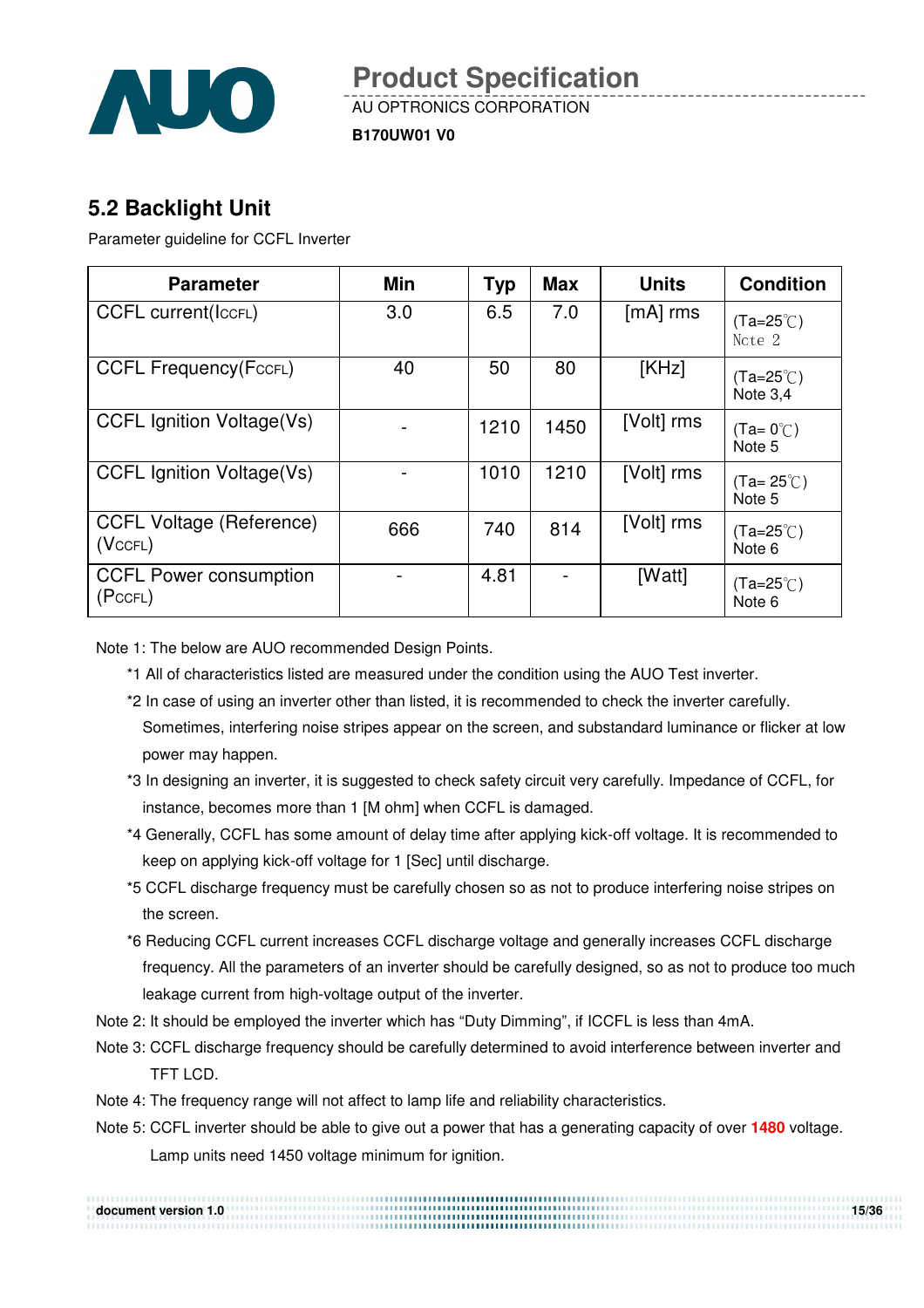

#### AU OPTRONICS CORPORATION

#### **B170UW01 V0**

Note 6: Calculator value for reference (ICCFL×VCCFL=PCCFL)

Note 7: Requirements for a system inverter design, which is intended to have a better display performance, a better power efficiency and a more reliable lamp, are following.

**document version 1.0** 16/36

It shall help increase the lamp lifetime and reduce leakage current.

- a. The asymmetry rate of the inverter waveform should be less than 10%.
- b. The distortion rate of the waveform should be within  $\sqrt{2} \pm 10\%$ .

\* Inverter output waveform had better be more similar to ideal sine wave.



\* Asymmetry rate:  
\n
$$
||\mathbf{p} - \mathbf{I}_{-p}||/|\mathbf{f}_{rms} \times 100\%
$$
\n\* Distortion rate  
\n
$$
|\mathbf{p}(\text{or } \mathbf{I}_{-p})/|\mathbf{f}_{rms}|
$$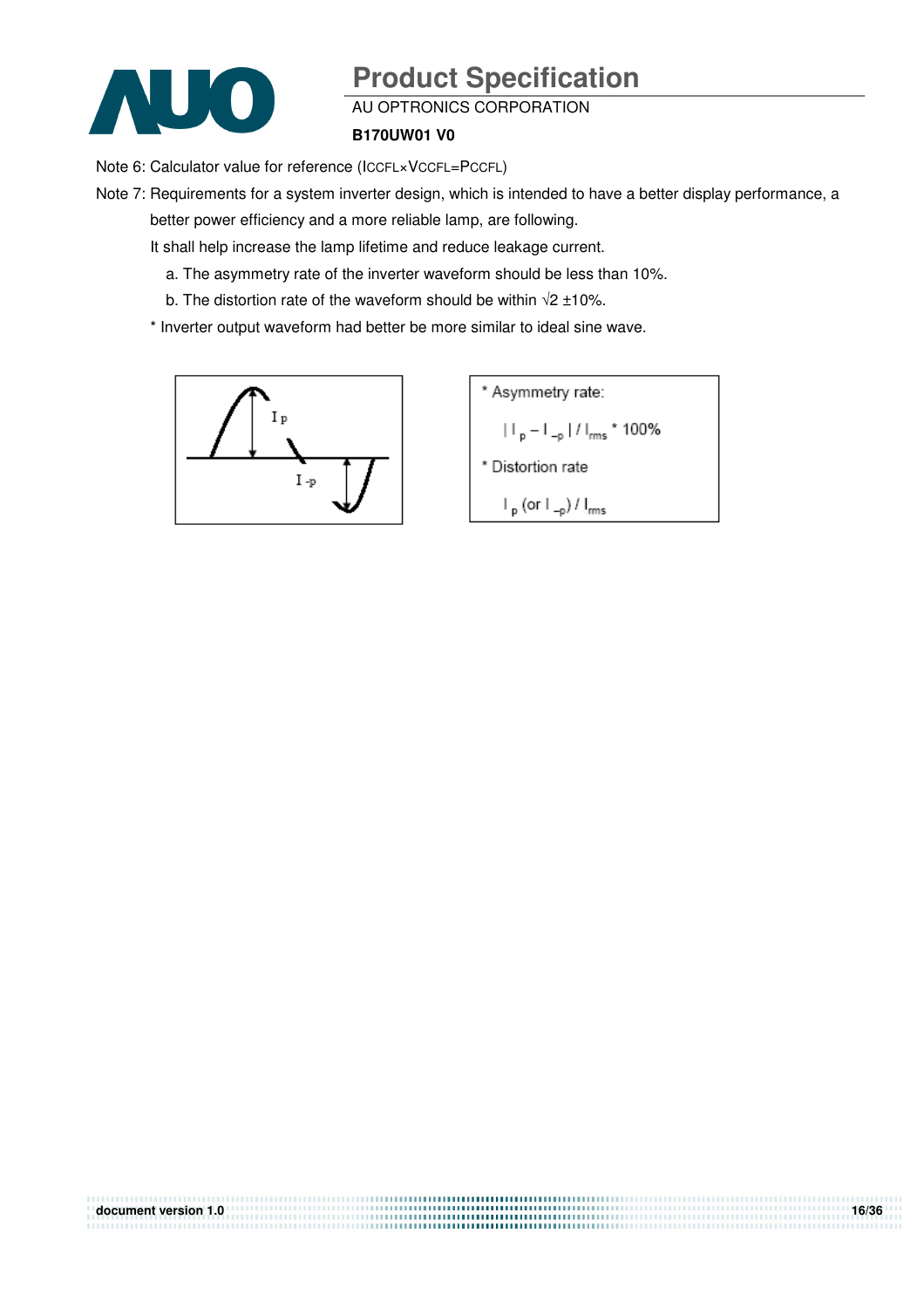

AU OPTRONICS CORPORATION

**B170UW01 V0**

## **6. Signal Characteristic**

## **6.1 Pixel Format Image**

Following figure shows the relationship of the input signals and LCD pixel format.



**document version 1.0** 17/36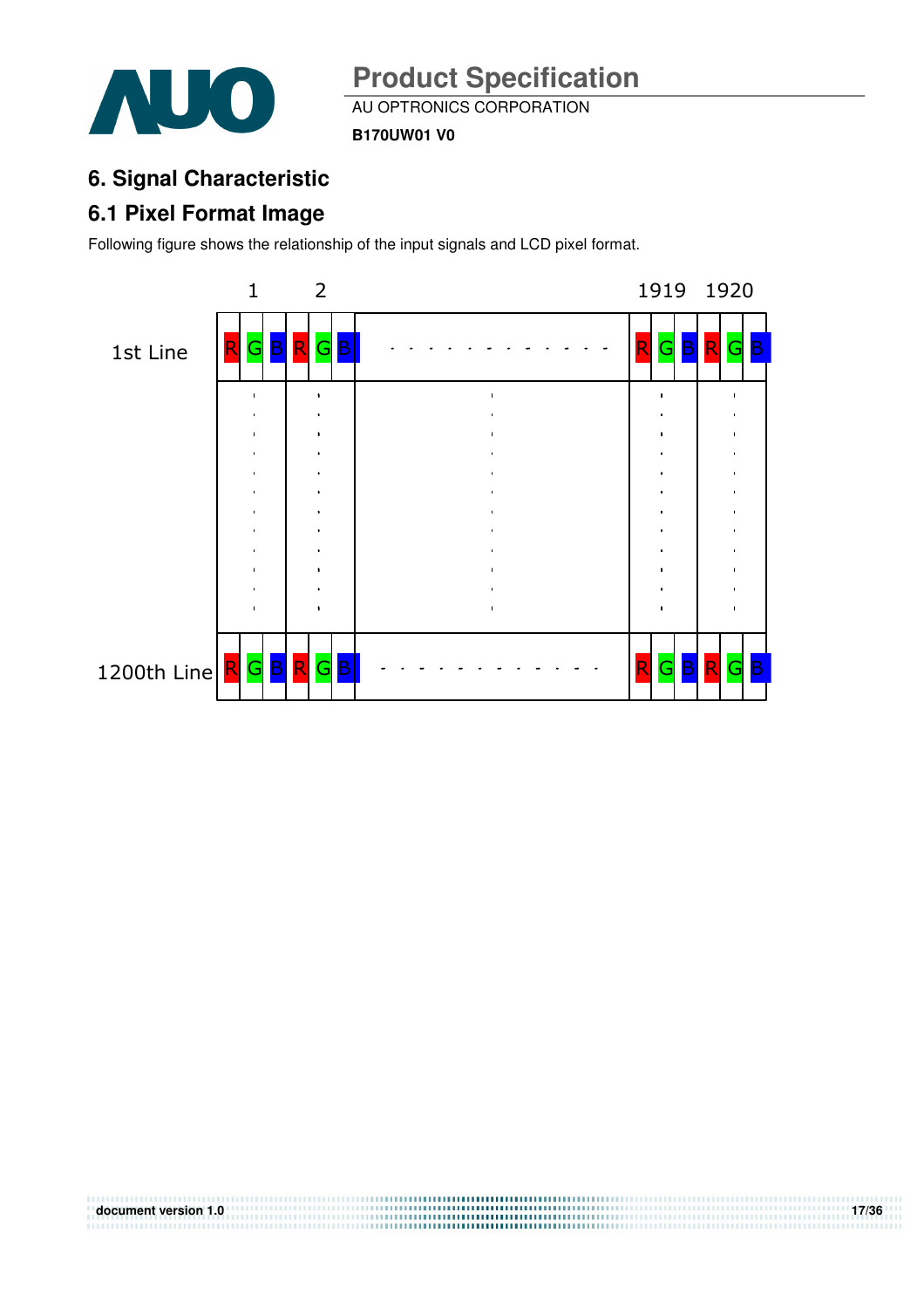

**document version 1.0** 18/36

AU OPTRONICS CORPORATION

**B170UW01 V0**

### **6.2 The input data format**

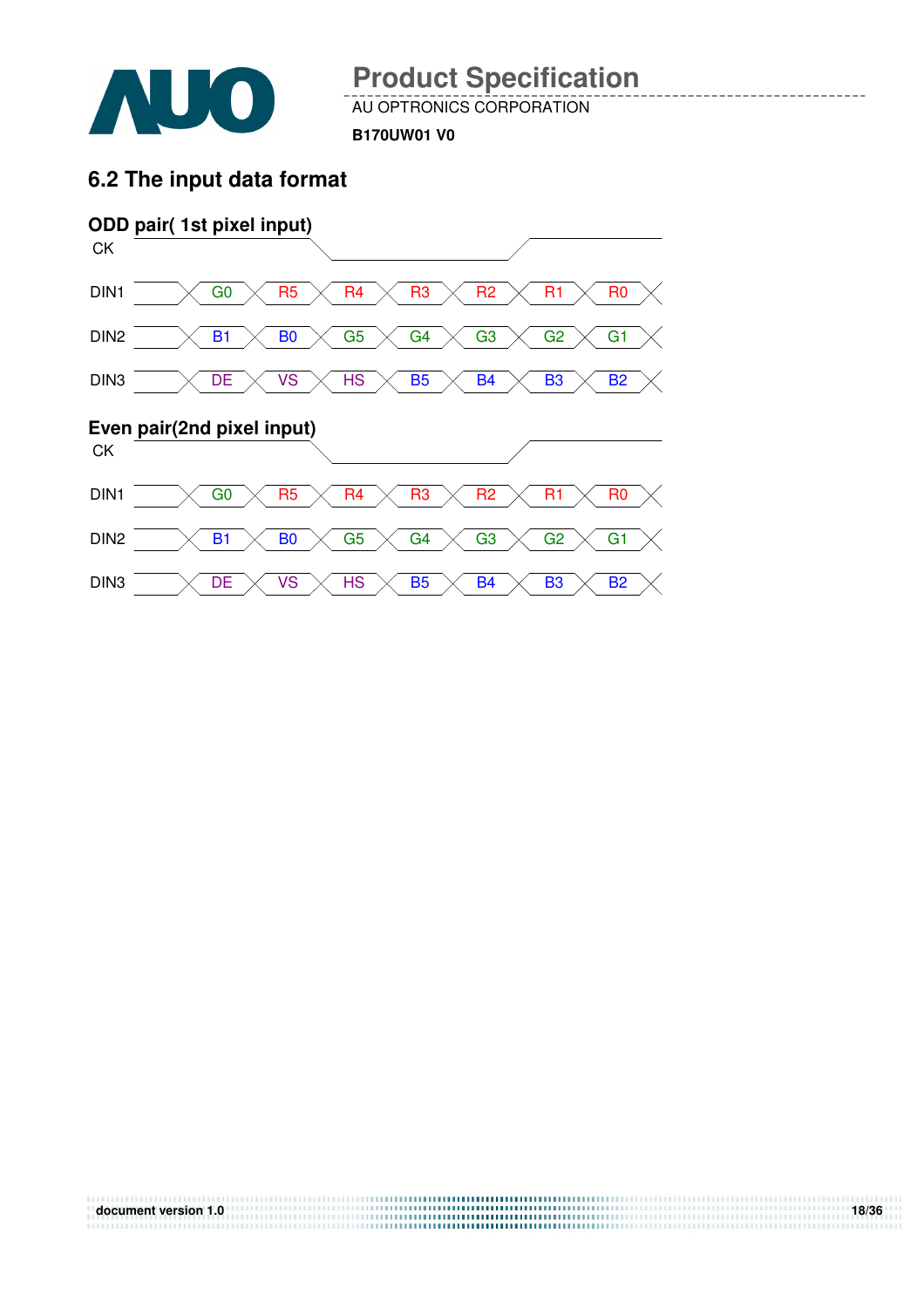

### AU OPTRONICS CORPORATION

### **B170UW01 V0**

| <b>Signal Name</b>                                                                           | <b>Description</b>                                                                                                                                |                                                                                                                                                                                               |
|----------------------------------------------------------------------------------------------|---------------------------------------------------------------------------------------------------------------------------------------------------|-----------------------------------------------------------------------------------------------------------------------------------------------------------------------------------------------|
| R <sub>5</sub><br>R <sub>4</sub><br>R <sub>3</sub><br>R <sub>2</sub><br>R1<br>R <sub>0</sub> | Red Data 5 (MSB)<br>Red Data 4<br>Red Data 3<br>Red Data 2<br>Red Data 1<br>Red Data 0 (LSB)<br><b>Red-pixel Data</b>                             | Red-pixel Data<br>Each red pixel's brightness data consists of these 6 bits<br>pixel data.                                                                                                    |
| G <sub>5</sub><br>G4<br>G <sub>3</sub><br>G <sub>2</sub><br>G <sub>1</sub><br>G <sub>0</sub> | Green Data 5 (MSB)<br>Green Data 4<br>Green Data 3<br>Green Data 2<br>Green Data 1<br>Green Data 0 (LSB)<br><b>Green-pixel Data</b>               | Green-pixel Data<br>Each green pixel's brightness data consists of these 6 bits<br>pixel data.                                                                                                |
| <b>B5</b><br>B4<br>B <sub>3</sub><br><b>B2</b><br><b>B1</b><br>B <sub>0</sub>                | Blue Data 5 (MSB)<br>Blue Data 4<br><b>Blue Data 3</b><br><b>Blue Data 2</b><br><b>Blue Data 1</b><br>Blue Data 0 (LSB)<br><b>Blue-pixel Data</b> | <b>Blue-pixel Data</b><br>Each blue pixel's brightness data consists of these 6 bits<br>pixel data.                                                                                           |
| <b>RxCLKIN</b>                                                                               | <b>Data Clock</b>                                                                                                                                 | The typical frequency is 48.2 MHz. The signal is used to<br>strobe the pixel data and DSPTMG signals. All pixel data<br>shall be valid at the falling edge when the DSPTMG signal<br>is high. |
| DE                                                                                           | <b>Display Timing</b>                                                                                                                             | This signal is strobed at the falling edge of<br>-DTCLK. When the signal is high, the pixel data shall be<br>valid to be displayed.                                                           |
| VS                                                                                           | <b>Vertical Sync</b>                                                                                                                              | The signal is synchronized to -DTCLK.                                                                                                                                                         |
| <b>HS</b>                                                                                    | <b>Horizontal Sync</b>                                                                                                                            | The signal is synchronized to -DTCLK.                                                                                                                                                         |

Note: Output signals from any system shall be low or High-Z state when VDD is off.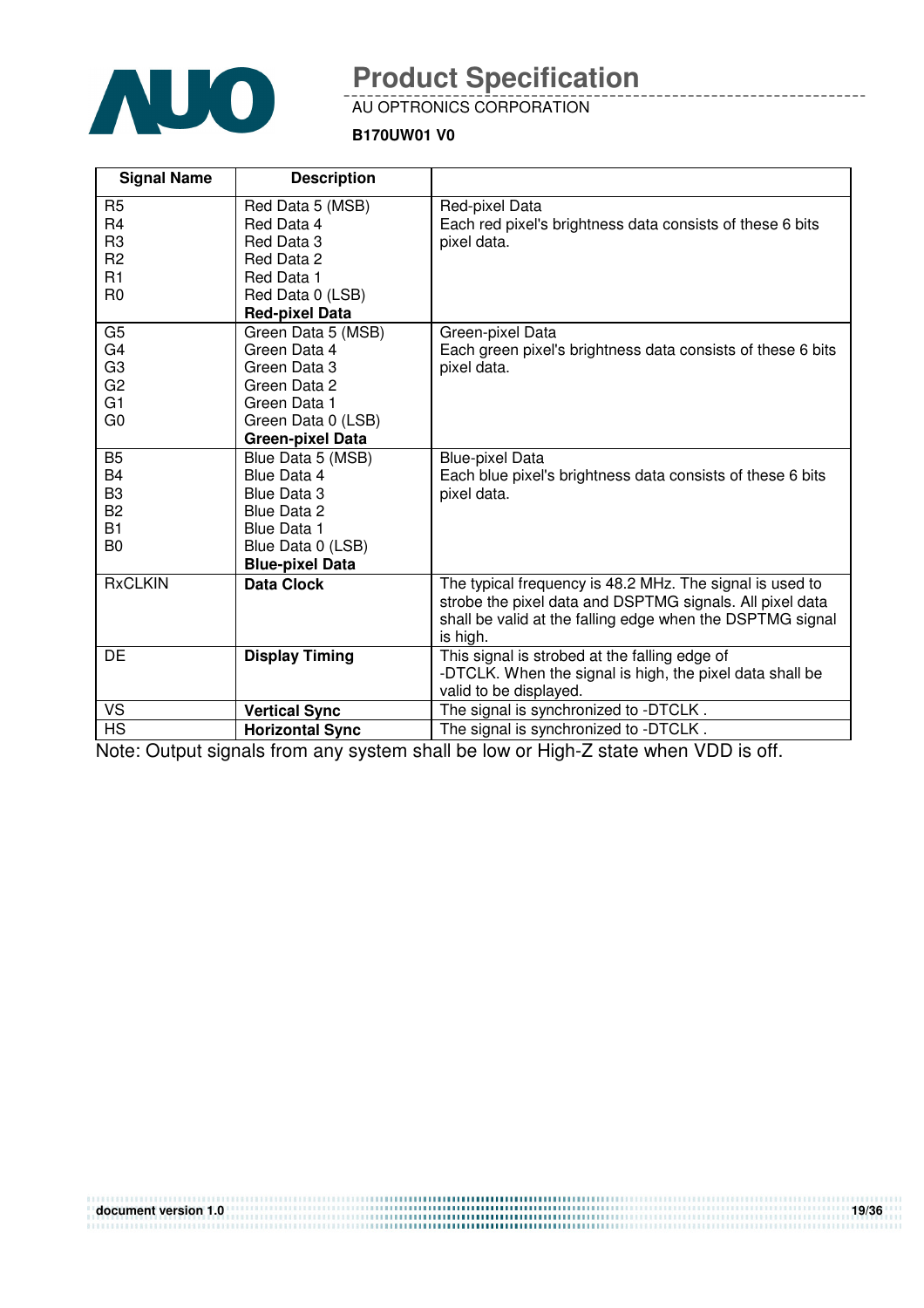

AU OPTRONICS CORPORATION

**B170UW01 V0**

## **6.3 Signal Description/Pin Assignment**

LVDS is a differential signal technology for LCD interface and high speed data transfer device.

| Pin No | <b>Symbol</b>        | <b>Function</b>                       | Etc. |
|--------|----------------------|---------------------------------------|------|
| 1      | <b>GND</b>           | Ground                                |      |
| 2      | <b>VDD</b>           | Power supply , 3.3 V (typical)        |      |
| 3      | <b>VDD</b>           | Power supply , 3.3 V (typical)        |      |
| 4      | <b>VEDID</b>         | DDC 3.3V power                        |      |
| 5      | <b>NC</b>            | No Connection (Reserved for AUO) test |      |
| 6      | CLK <sub>EDID</sub>  | <b>DDC Clock</b>                      |      |
| 7      | Data <sub>EDID</sub> | DDC data                              |      |
| 8      | Odd RxIN0-           | -LVDS differential data input         |      |
| 9      | Odd RxIN0+           | +LVDS differential data input         |      |
| 10     | <b>GND</b>           | Ground                                |      |
| 11     | Odd RxIN1-           | -LVDS differential data input         |      |
| 12     | Odd RxIN1+           | +LVDS differential data input         |      |
| 13     | <b>GND</b>           | Ground                                |      |
| 14     | Odd RxIN2-           | -LVDS differential data input         |      |
| 15     | Odd RxIN2+           | +LVDS differential data input         |      |
| 16     | <b>GND</b>           | Ground                                |      |
| 17     | Odd RxCLKIN-         | -LVDS differential clock input        |      |
| 18     | Odd_RxCLKIN+         | +LVDS differential clock input        |      |
| 19     | <b>GND</b>           | Ground                                |      |
| 20     | Even RxIN0-          | -LVDS differential data input         |      |
| 21     | Even RxIN0+          | +LVDS differential data input         |      |
| 22     | <b>GND</b>           | Ground                                |      |
| 23     | Even RxIN1-          | -LVDS differential data input         |      |
| 24     | Even RxIN1+          | +LVDS differential data input         |      |
| 25     | <b>GND</b>           | Ground                                |      |
| 26     | Even RxIN2-          | -LVDS differential data input         |      |
| 27     | Even RxIN2+          | +LVDS differential data input         |      |
| 28     | <b>GND</b>           | Ground                                |      |
| 29     | Even RxCLKIN-        | -LVDS differential clock input        |      |
| 30     | Even RxCLKIN+        | +LVDS differential clock input        |      |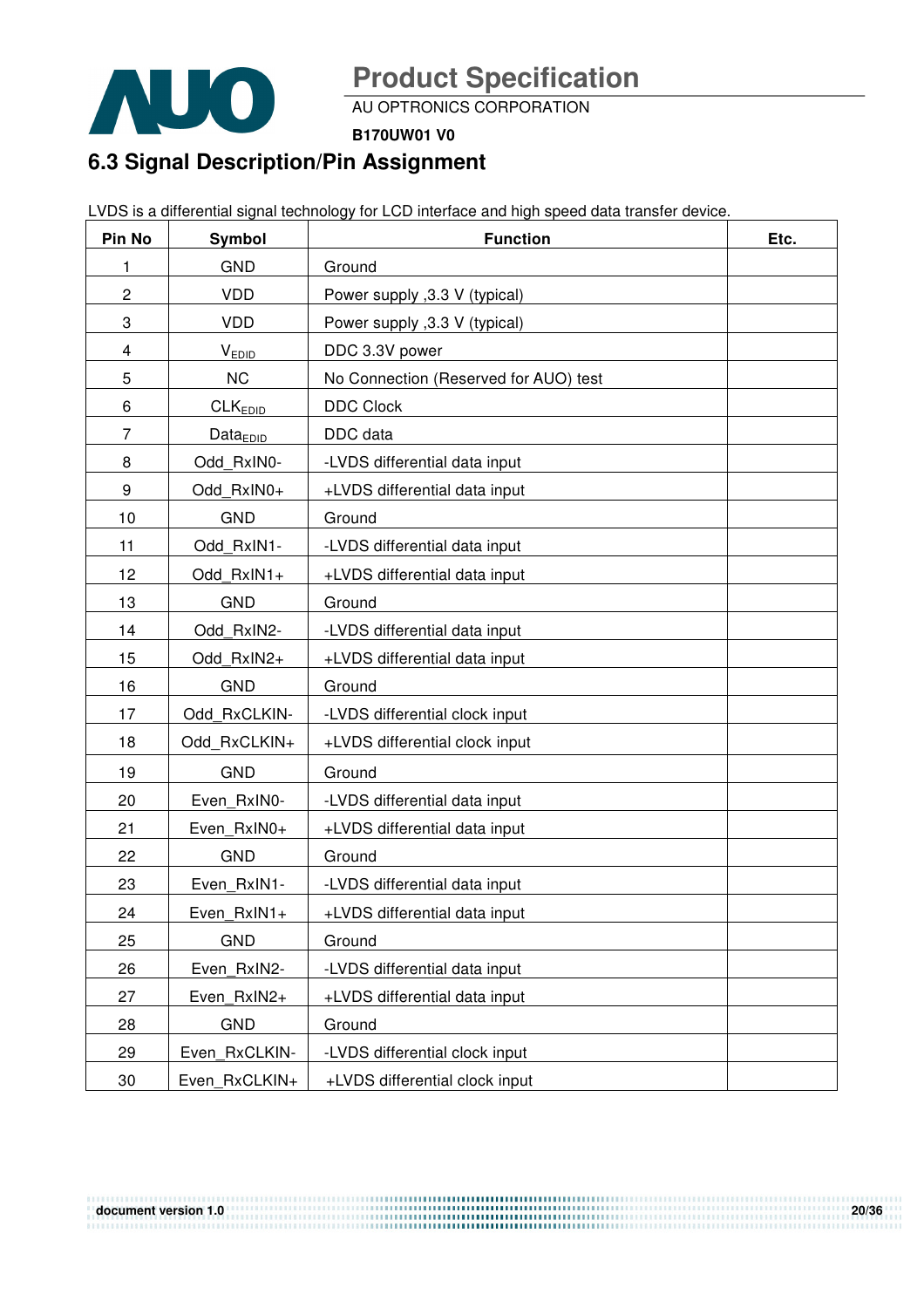

AU OPTRONICS CORPORATION

**B170UW01 V0**

Note1: Start from right side



Note2: Please follow VESA standard.

Note3: Input signals shall be low or High-impedance state when VDD is off.

internal circuit of LVDS inputs are as following.

The module uses a 100ohm resistor between positive and negative data lines of each receiver input

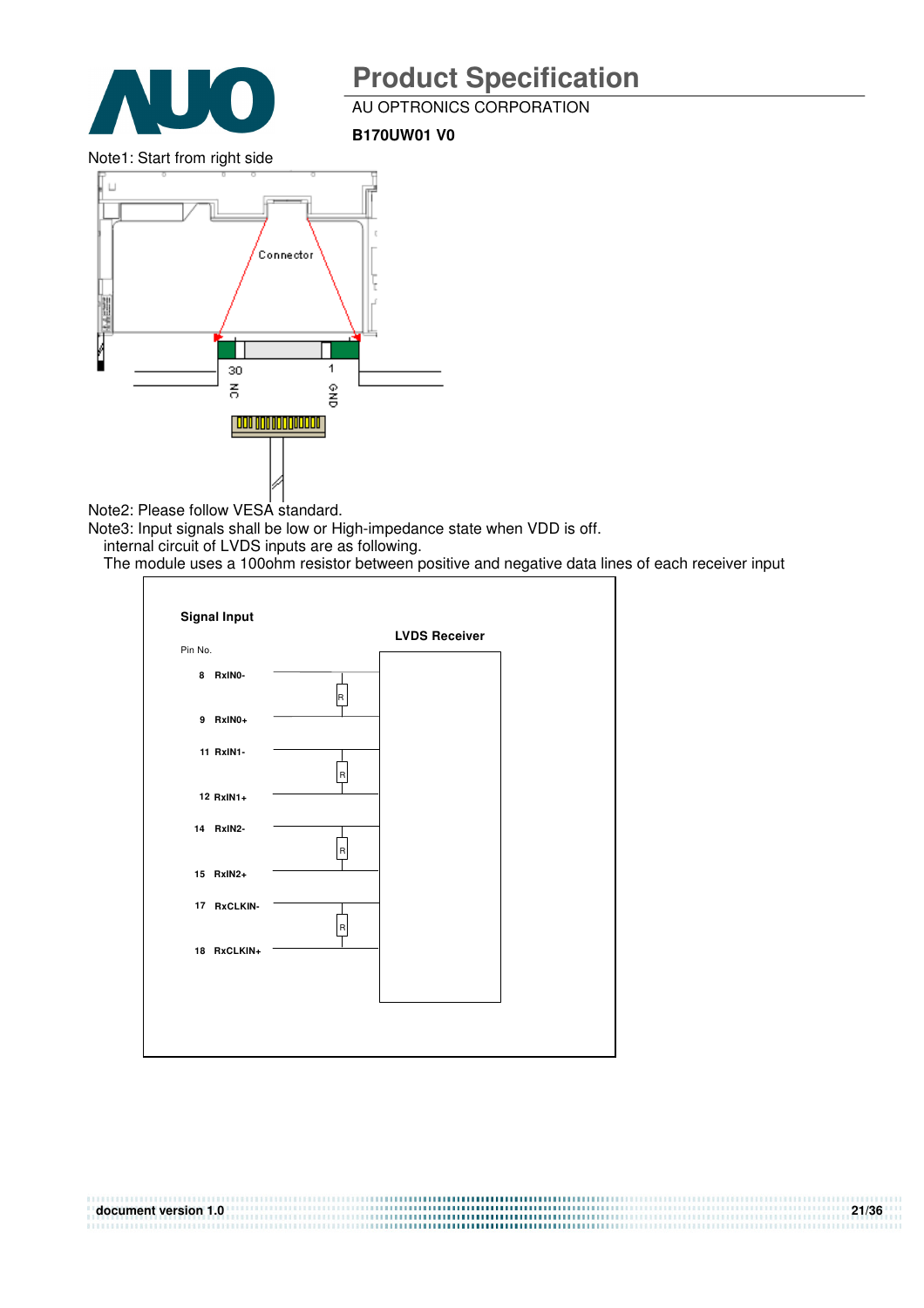

AU OPTRONICS CORPORATION

**B170UW01 V0**

### **6.4.1 Timing Characteristics**

Basically, interface timings should match the 1920 x 1200 / 60Hz manufacturing guide line timing.

|            | <b>Parameter</b>  | <b>Symbol</b>      | Min.       | Typ.  | Max.           | <b>Unit</b>                  |
|------------|-------------------|--------------------|------------|-------|----------------|------------------------------|
|            | <b>Frame Rate</b> |                    | 50         | 60    |                | Hz                           |
|            | Clock frequency   | $T_{\text{Clock}}$ | <b>TBD</b> | 78.75 | TBD            | <b>MHz</b>                   |
|            | Period            | Τ <sub>ν</sub>     | 1208       | 1250  | 2048           |                              |
| Vertical   | Active            | T <sub>VD</sub>    |            | 1200  |                | $\mathsf{T}_{\mathsf{Line}}$ |
| Section    | <b>Blanking</b>   | Т <sub>vв</sub>    | 8          | 50    | 848            |                              |
|            | Period            | Тн                 | 1000       | 1050  | 2048           |                              |
| Horizontal | Active            | $T_{HD}$           |            | 960   | $\blacksquare$ | $T_{\mathsf{Clock}}$         |
| Section    | <b>Blanking</b>   | Т <sub>нв</sub>    | 40         | 90    | 1088           |                              |

Note : DE mode only

| document version 1.0 | 22/36 |
|----------------------|-------|
|                      |       |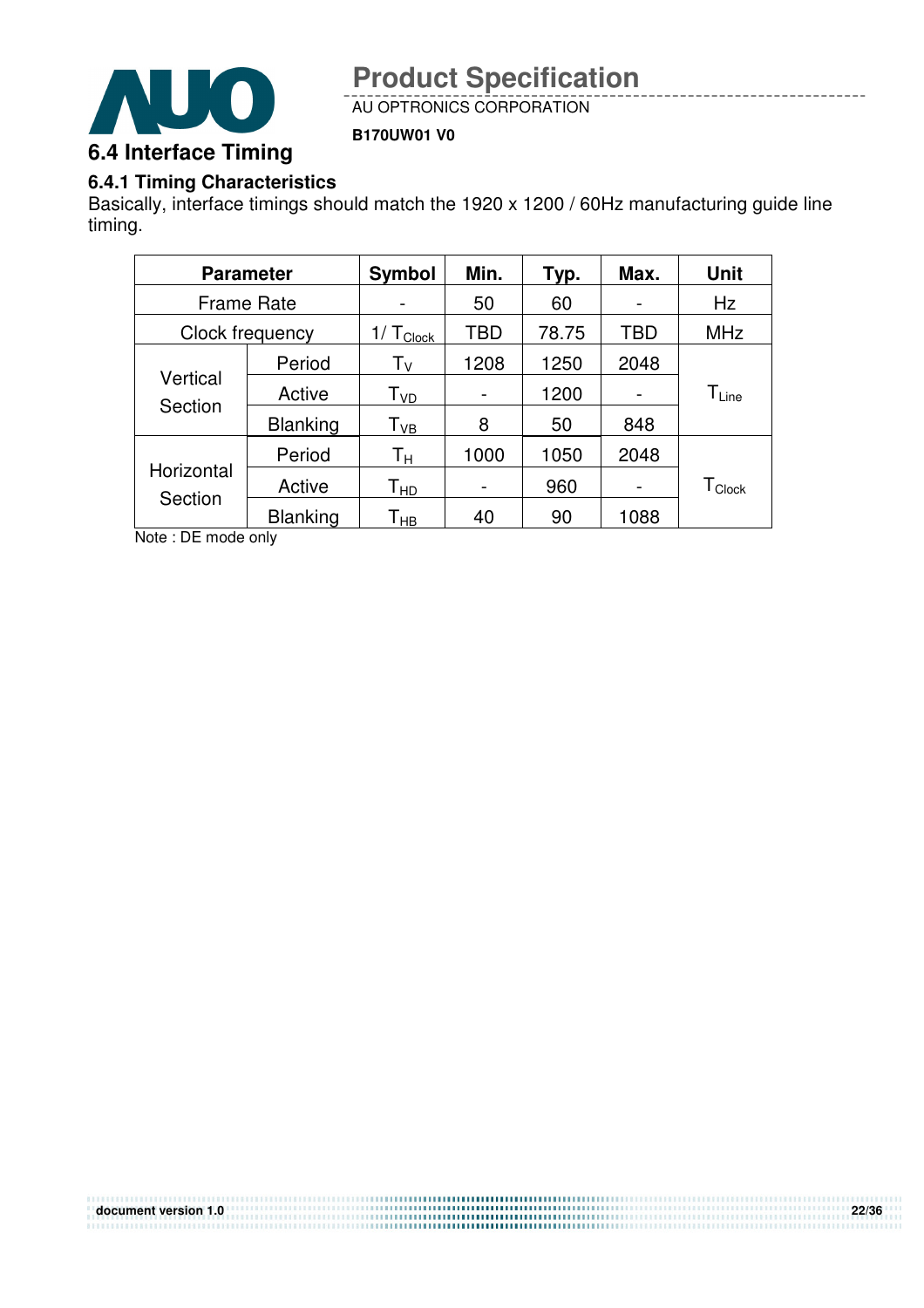

AU OPTRONICS CORPORATION

**B170UW01 V0**

### **6.4.2 Timing diagram**



### **6.5 Power ON/OFF Sequence**

VDD power and lamp on/off sequence is as follows. Interface signals are also shown in the chart. Signals from any system shall be Hi-Z state or low level when VDD is off.

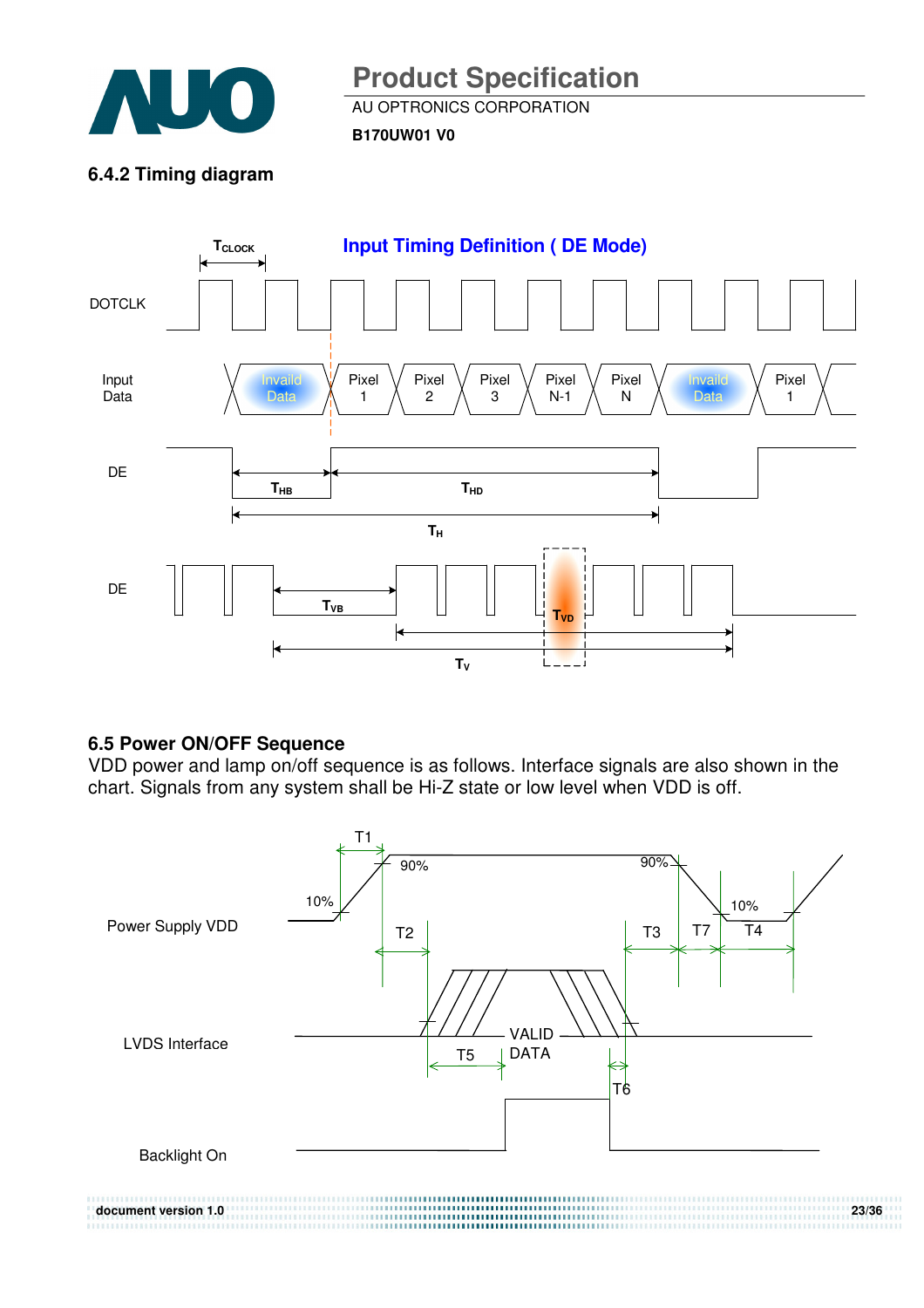

#### AU OPTRONICS CORPORATION

**B170UW01 V0**

|                  | <b>Value</b> |      |      |                         |
|------------------|--------------|------|------|-------------------------|
| <b>Parameter</b> | Min.         | Typ. | Max. | <b>Units</b>            |
| T <sub>1</sub>   | 0.5          |      | 10   | (ms)                    |
| T <sub>2</sub>   | 0            |      | 50   | (ms)                    |
| T <sub>3</sub>   | O            |      | 50   | (ms)                    |
| T <sub>4</sub>   | 400          |      |      | (ms)                    |
| T <sub>5</sub>   | 200          |      |      | (ms)                    |
| T <sub>6</sub>   | 200          |      |      | (ms)                    |
| T7               |              |      | 10   | $\mathsf{ms}\mathsf{I}$ |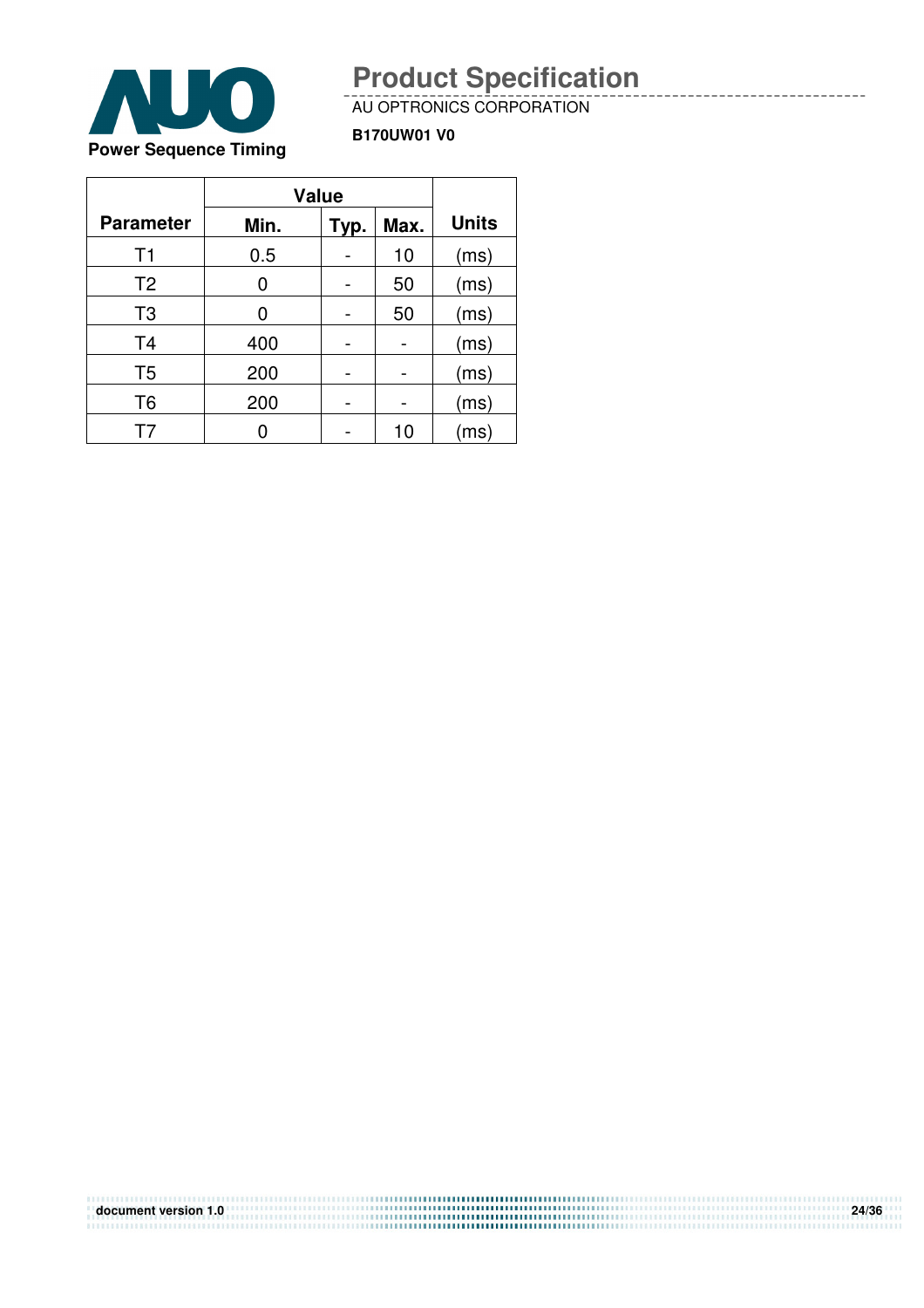

AU OPTRONICS CORPORATION

**B170UW01 V0**

## **7. Connector Description**

Physical interface is described as for the connector on module.

These connectors are capable of accommodating the following signals and will be following components.

## **7.1 TFT LCD Module**

| <b>Connector Name / Designation</b> | <b>For Signal Connector</b>  |
|-------------------------------------|------------------------------|
| <b>Manufacturer</b>                 | <b>JAE</b> or compatible     |
| Type / Part Number                  | FI-XB30SL-HF10 or compatible |
| <b>Mating Housing/Part Number</b>   | <b>FI-X30H</b>               |
| <b>Mating Contact/Part Number</b>   | FI-XC3-1-15000               |

### **7.2 Backlight Unit**

Physical interface is described as for the connector on module.

These connectors are capable of accommodating the following signals and will be following components.

| <b>Connector Name / Designation</b> | <b>For Lamp Connector</b> |
|-------------------------------------|---------------------------|
| <b>Manufacturer</b>                 | JST                       |
| <b>Type / Part Number</b>           | <b>BHSR-02VS-1</b>        |
| <b>Mating Type / Part Number</b>    | SM02B-BHSS-1-TB           |

### **7.3 Signal for Lamp connector**

| Pin# | Cable color | <b>Signal Name</b> |  |  |
|------|-------------|--------------------|--|--|
|      | Red         | Lamp High Voltage  |  |  |
|      | White       | Lamp Low Voltage   |  |  |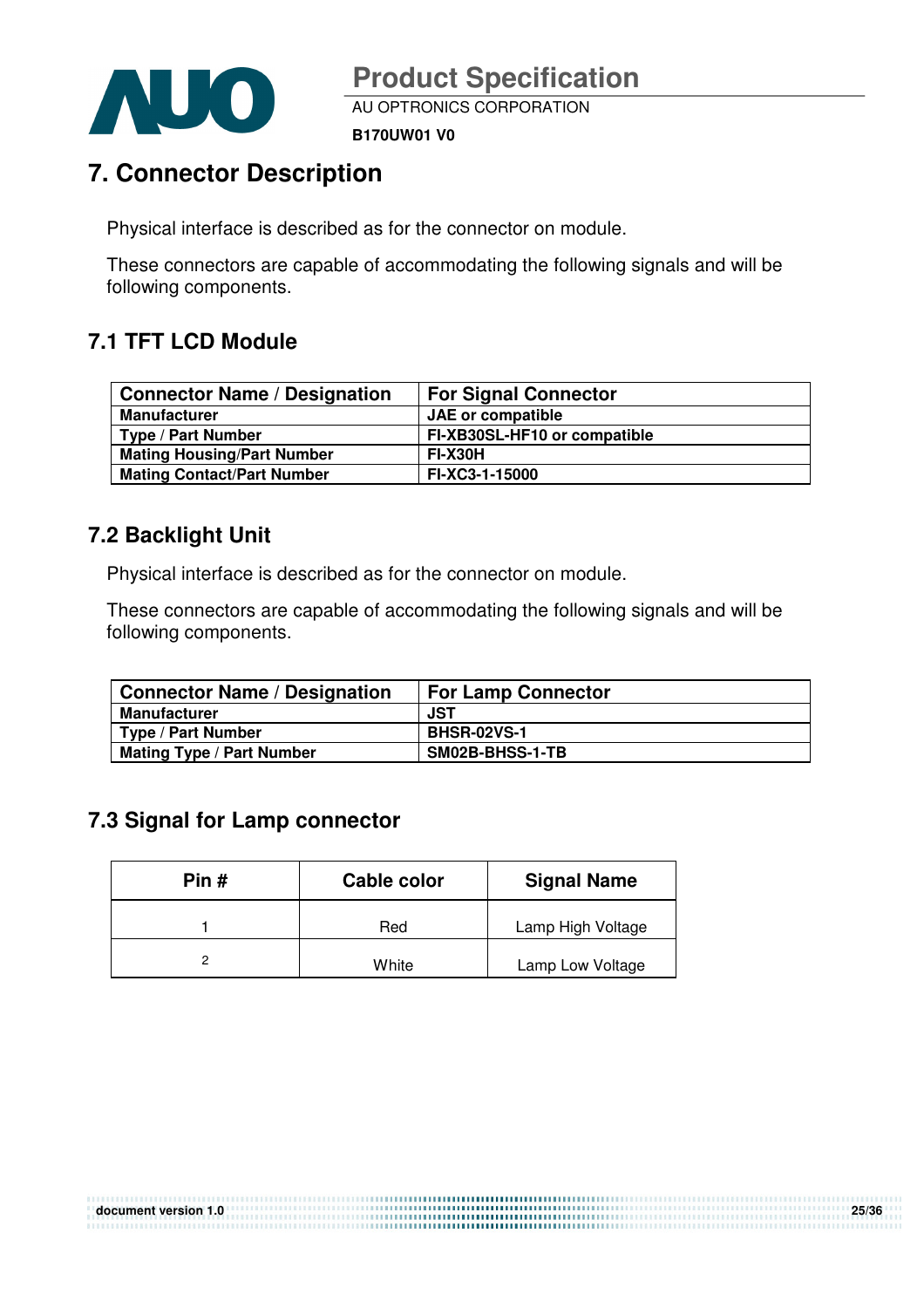

AU OPTRONICS CORPORATION

**B170UW01 V0**

| <b>Items</b>                | <b>Required Conditions</b>                                                                                                                                          |  |  |  |  |
|-----------------------------|---------------------------------------------------------------------------------------------------------------------------------------------------------------------|--|--|--|--|
| Operating Life – High Temp. | Temp.= +50°C, Dynamic. 250 Hours, Room Humidity                                                                                                                     |  |  |  |  |
| Operating Life – Low Temp.  | $Term = 0^{\circ}C$ , Dynamic, 250 Hours, Room Humidity                                                                                                             |  |  |  |  |
| Non-Operating               | High Temp. Storage Life - Temp.= +60°C, Non-Operating, 250 Hours, Humidity<br>20%                                                                                   |  |  |  |  |
| Non-Operating               | Low Temp. Storage Life - Temp.= -20°C, Non-Operating, 250<br>Hours,<br>Room<br><b>Humidty</b>                                                                       |  |  |  |  |
| <b>Operating Life</b>       | High Temp. & High Humidity Temp.=+40°C, Dynamic, Humidity 95% (Non-Condensing),<br>250 Hours                                                                        |  |  |  |  |
| Shock - Non-Operating       | 180g, 2.0 ms, Half Sine Wave                                                                                                                                        |  |  |  |  |
| Vibration - Non-Operating   | Random vibration, 1.5G zero-to-peak, 10 to 500Hz,<br>30 min. in each of three mutually perpendicular axes                                                           |  |  |  |  |
| Temp. Cycle – Non-Operating | -20°C to +60°C, Duration at Temp. = 30min, Test Cycles<br>$= 50$                                                                                                    |  |  |  |  |
| <b>ESD</b>                  | Contact: $±8KV/$ operation<br>Air : The Marine State of the Second State of the Second State of the Second State of the Second State of the S<br>$±15KV/$ operation |  |  |  |  |

**document version 1.0 26/36**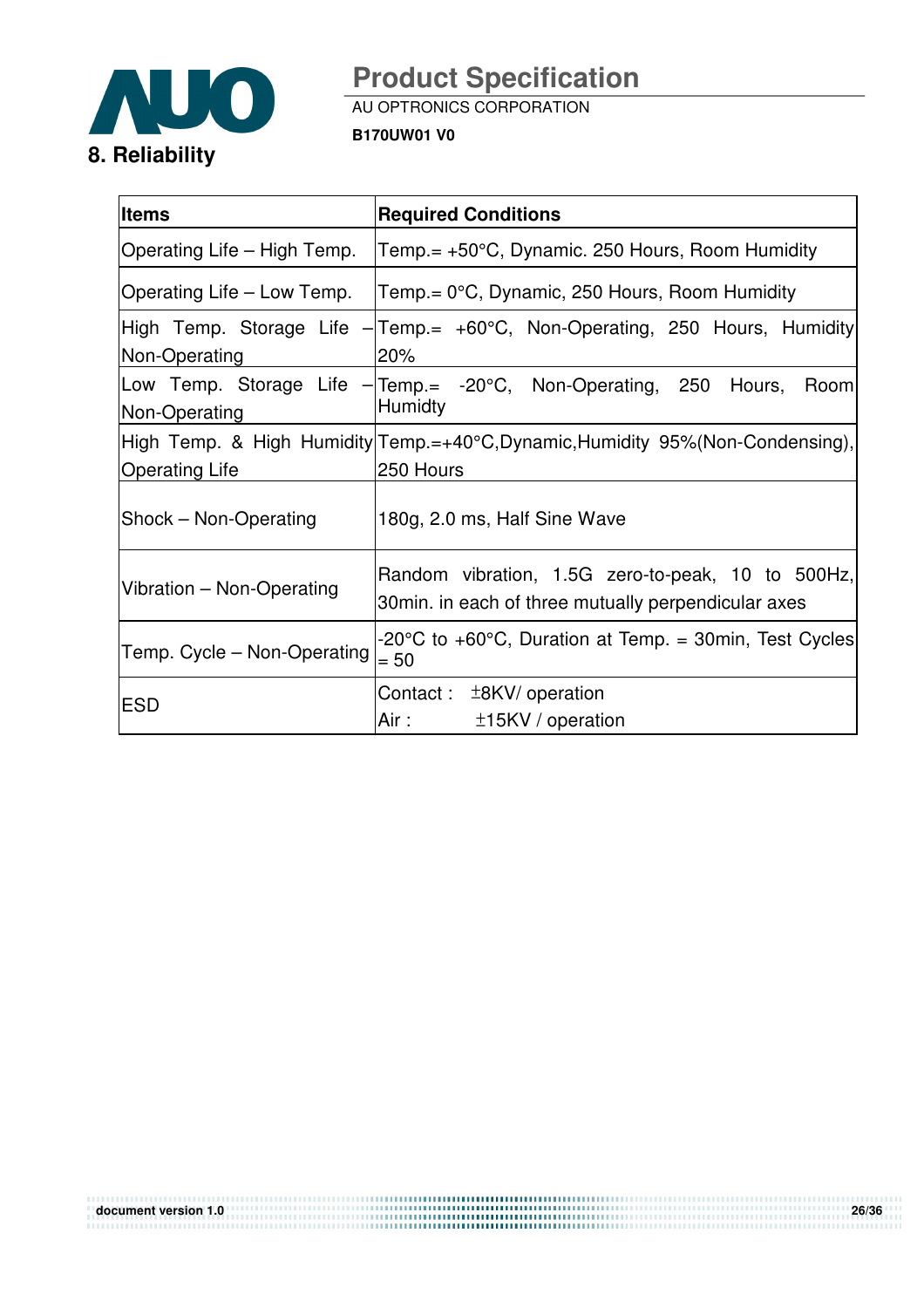

- **Note 1: A failure is defined as the appearance of pixel failure on any color layer or the appearance of horizontal or vertical lines, bars etc.**
- **Note 2: Low temperature storage "Panel must return to operating temperature range prior to activation."**
- **Note 3: Hi temperature / Humidity test**

Max. Wet-bulb temperature is less than 39<sup>°</sup>C; At glass temperature high than 40<sup>°</sup>C. **Temperature and relative humidity range is shown in the figure below.** 



| document version 1.0 | 27/36 |
|----------------------|-------|
|                      |       |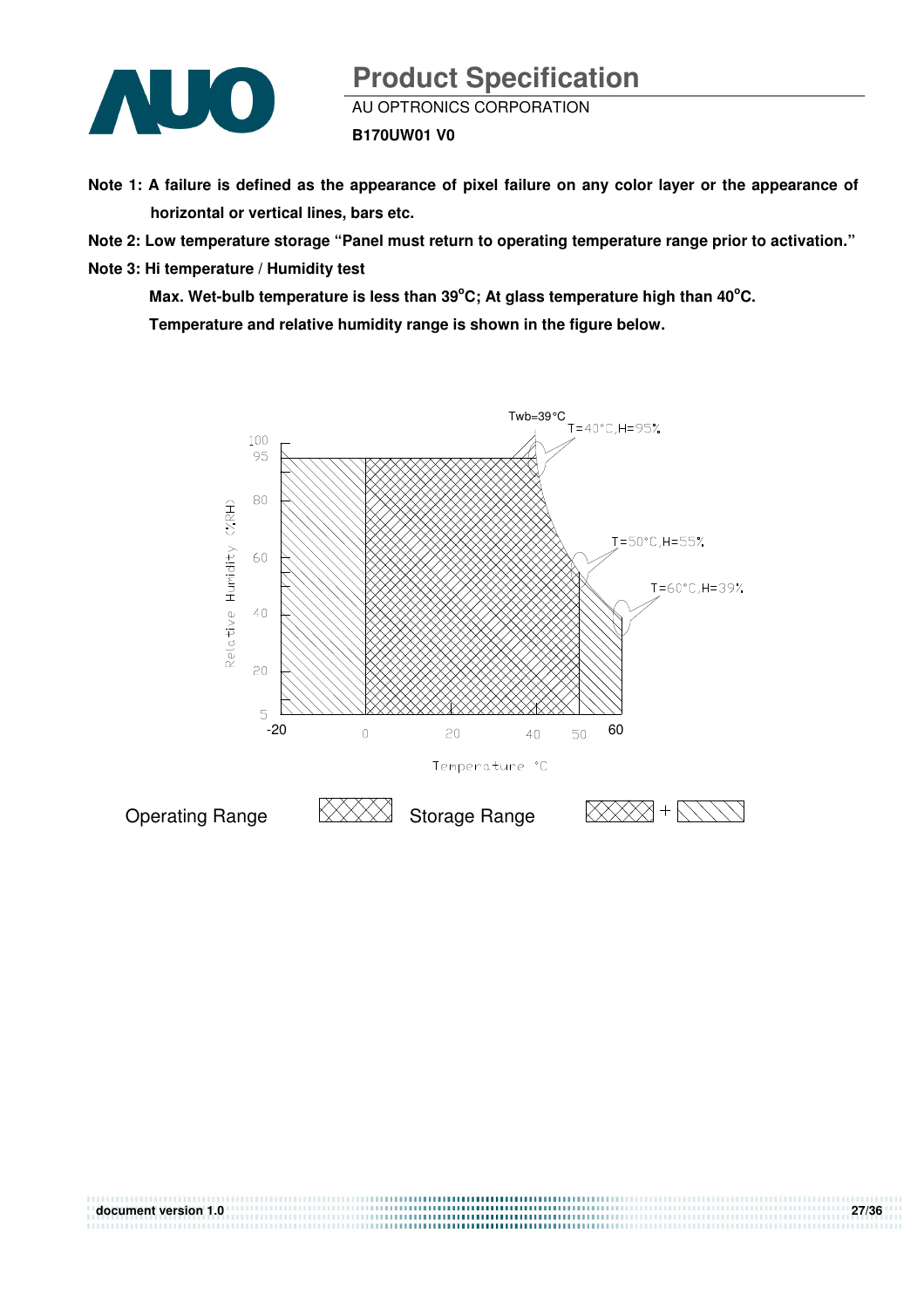

AU OPTRONICS CORPORATION **Product Specification** 

### **B170UW01 V0**

**9. Mechanical Characteristics** 

### **9.1 LCM Outline Dimension**



**document version 1.0 28/36**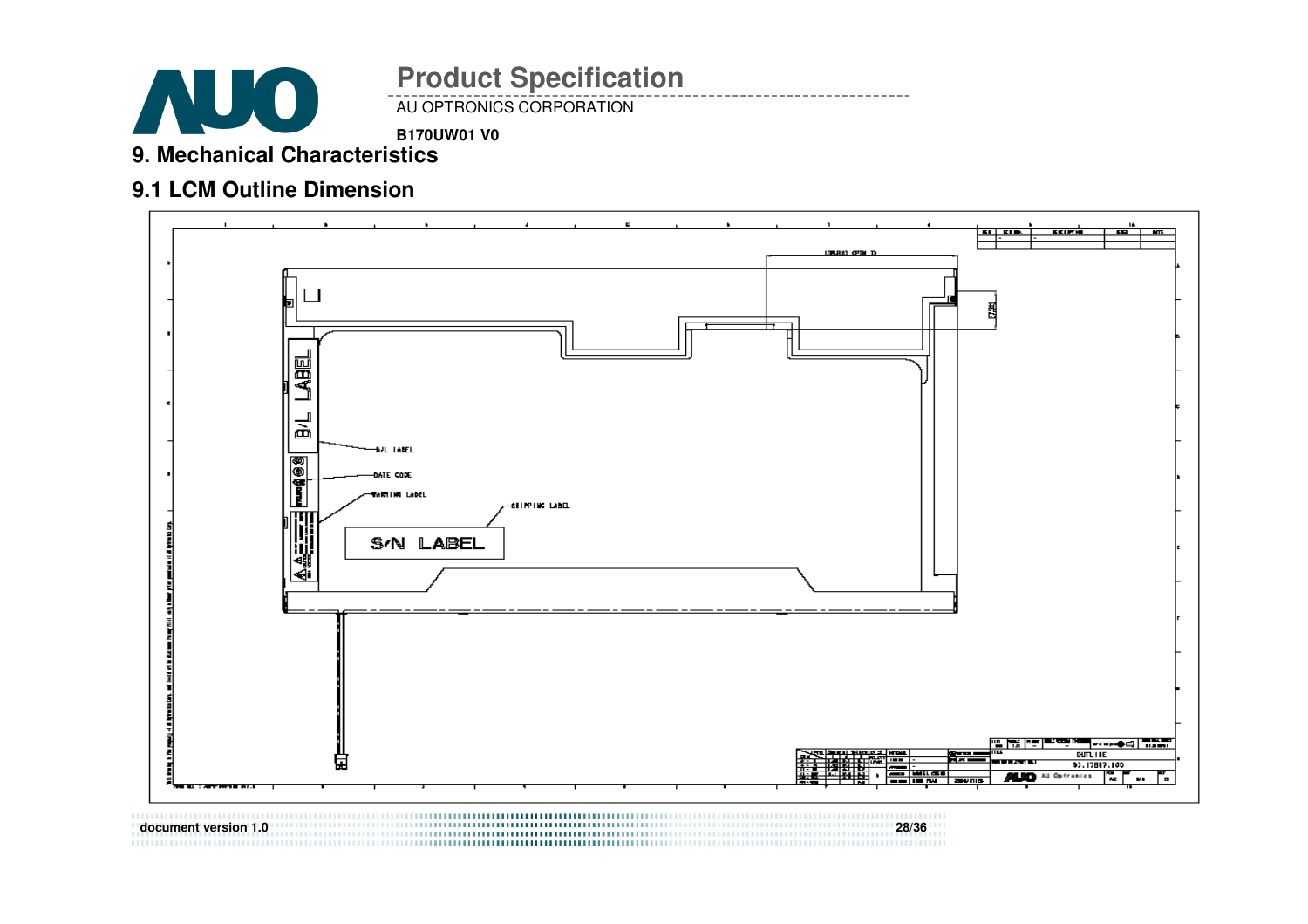

AU OPTRONICS CORPORATION

**B170UW01 V0**



**document version 1.0 29/36**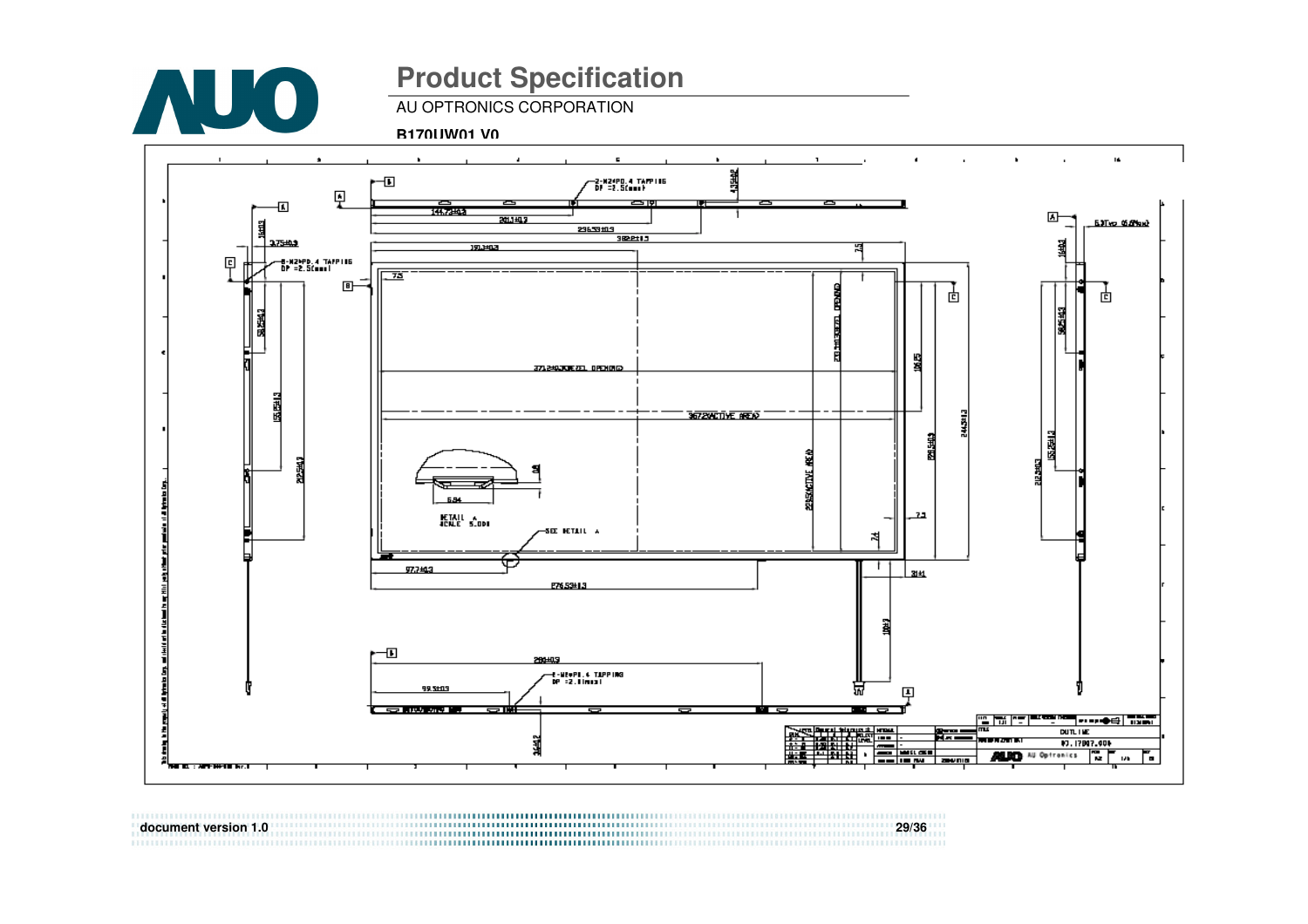

AU OPTRONICS CORPORATION

**B170UW01 V0**

### **9.2 Screw Hole Depth and Center Position**

Screw hole minimum depth, from side surface =2.6 mm (See drawing) Screw hole center location, from front surface =  $3.75 \pm 0.2$ mm (See drawing) Screw maximum length = 2.3 mm (See drawing) Screw Torque: Maximum2.5 kgzf-cm



**document version 1.0** 30/36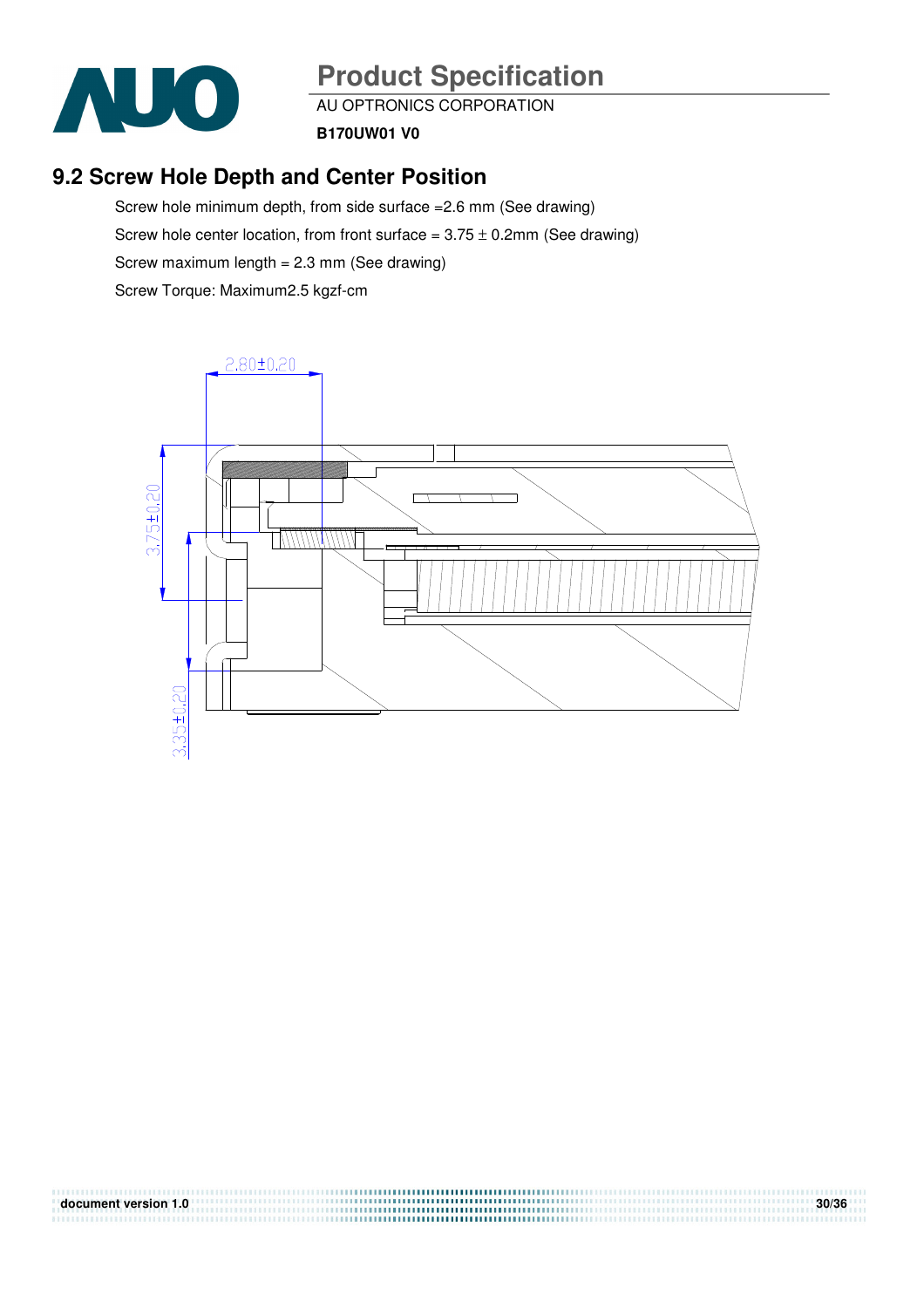

AU OPTRONICS CORPORATION **Product Specification** 

**B170UW01 V0**

## **10. Shipping and Package**

## **10.1 Shipping Label Format**





| H/W | F/W | Remark               |
|-----|-----|----------------------|
| XX  | X   |                      |
| 0A  |     | <b>NEC driver IC</b> |
| 1Δ  |     | Novatek driver IC    |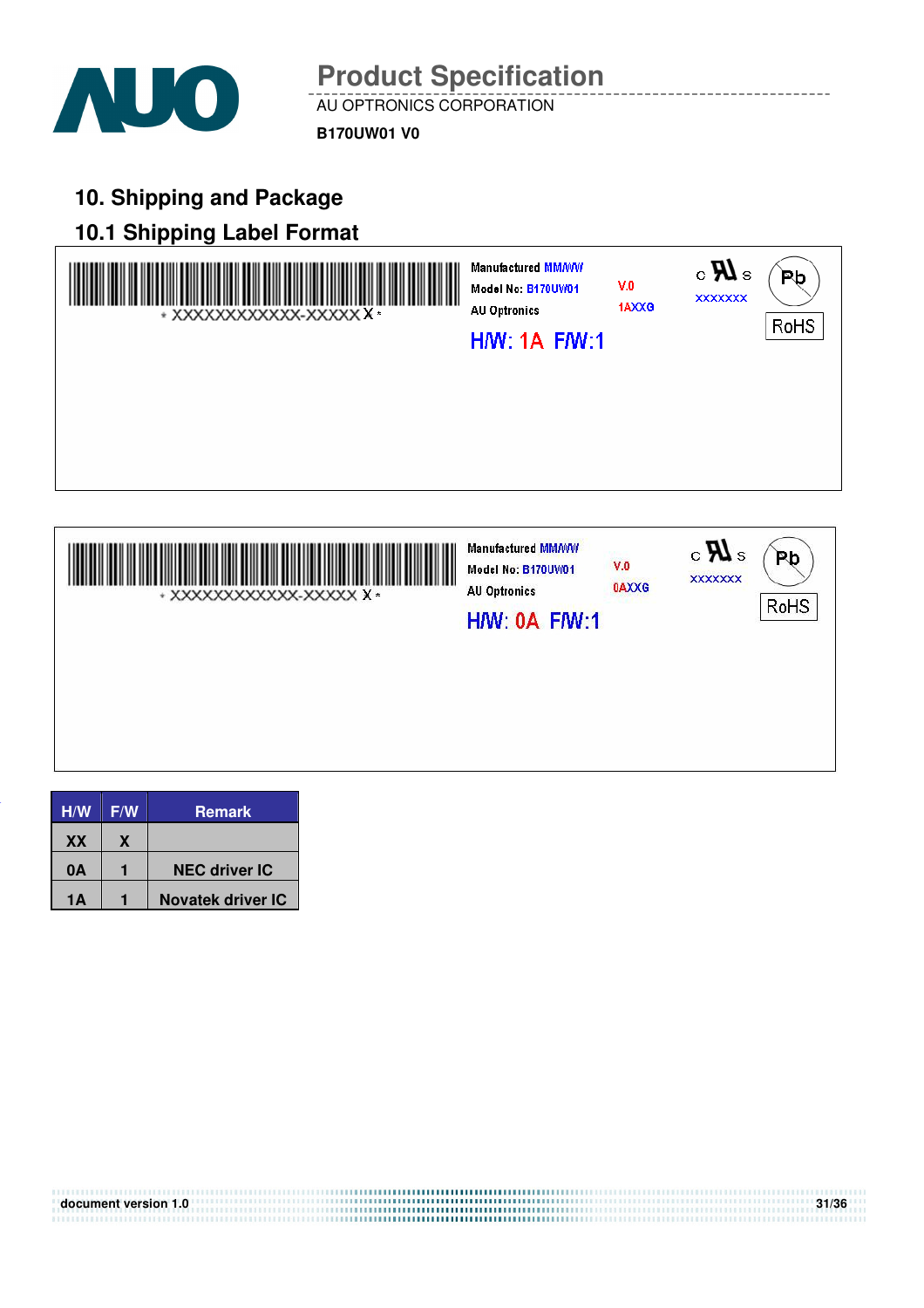

AU OPTRONICS CORPORATION

**B170UW01 V0**

## **10.2. Carton package**



## **11.3 Shipping package of palletizing**

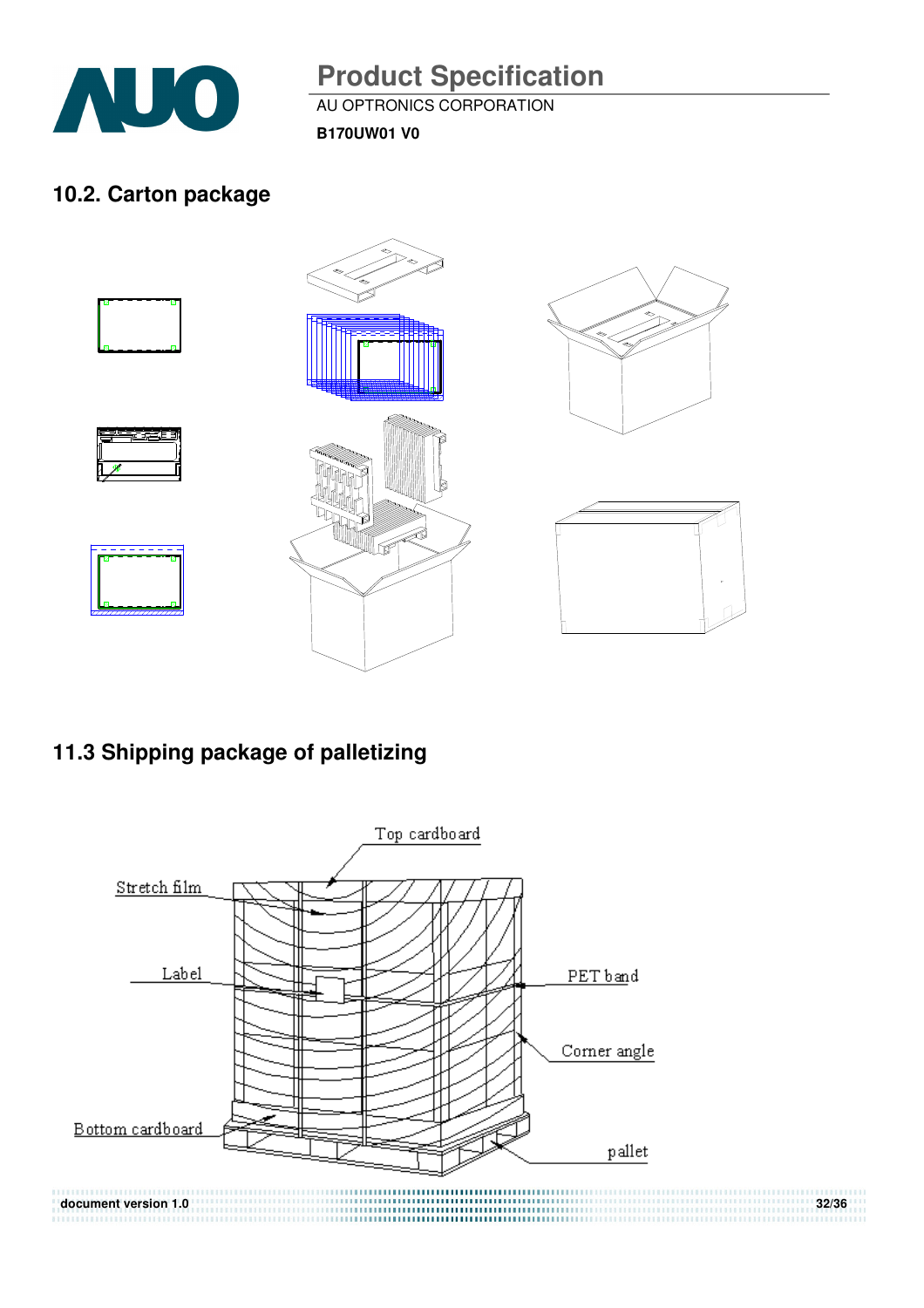

AU OPTRONICS CORPORATION

**B170UW01 V0**

## **11. Appendix: EDID description**

| <b>Address</b> | <b>FUNCTION</b>                                       | Value          | Value      | Value        | <b>Note</b> |
|----------------|-------------------------------------------------------|----------------|------------|--------------|-------------|
| <b>HEX</b>     |                                                       | <b>HEX</b>     | <b>BIN</b> | <b>DEC</b>   |             |
| 00             | Header                                                | 00             | 00000000   | 0            |             |
| 01             |                                                       | FF             | 11111111   | 255          |             |
| 02             |                                                       | FF             | 11111111   | 255          |             |
| 03             |                                                       | FF             | 11111111   | 255          |             |
| 04             |                                                       | FF             | 11111111   | 255          |             |
| 05             |                                                       | FF             | 11111111   | 255          |             |
| 06             |                                                       | FF             | 11111111   | 255          |             |
| 07             |                                                       | 00             | 00000000   | 0            |             |
| 08             | EISA Manuf. Code LSB                                  | 06             | 00000110   | 6            |             |
| 09             | Compressed ASCII                                      | AF             | 10101111   | 175          |             |
| 0A             | Product Code                                          | 88             | 10001000   | 136          |             |
| 0B             | hex, LSB first                                        | 10             | 00010000   | 16           |             |
| 0C             | 32-bit ser #                                          | 00             | 00000000   | 0            |             |
| 0 <sub>D</sub> |                                                       | 00             | 00000000   | $\pmb{0}$    |             |
| 0E             |                                                       | 00             | 00000000   | $\pmb{0}$    |             |
| 0F             |                                                       | 00             | 00000000   | $\pmb{0}$    |             |
| 10             | Week of manufacture                                   | 01             | 00000001   | 1            |             |
| 11             | Year of manufacture                                   | 11             | 00010001   | 17           |             |
| 12             | EDID Structure Ver.                                   | 01             | 00000001   | $\mathbf{1}$ |             |
| 13             | EDID revision #                                       | 03             | 00000011   | 3            |             |
| 14             | Video input def. (digital I/P, non-TMDS, CRGB)        | 80             | 10000000   | 128          |             |
| 15             | Max H image size<br>(rounded to cm)                   | 25             | 00100101   | 37           |             |
| 16             | <b>Max V image size</b> (rounded to cm)               | 17             | 00010111   | 23           |             |
| 17             | <b>Display Gamma</b><br>$(=(gamma*100)-100)$          | 78             | 01111000   | 120          |             |
| 18             | Feature support (no DPMS, Active OFF, RGB, tmg Blk#1) | 0A             | 00001010   | 10           |             |
| 19             | Red/green low bits (Lower 2:2:2:2 bits)               | 07             | 00000111   | 7            |             |
| <b>1A</b>      | Blue/white low bits (Lower 2:2:2:2 bits)              | E <sub>5</sub> | 11100101   | 229          |             |
| 1B             | Red x (Upper 8 bits)                                  | 97             | 10010111   | 151          |             |
| 1C             | Red y/ highER 8 bits                                  | 57             | 01010111   | 87           |             |
| 1D             | Green x                                               | 4F             | 01001111   | 79           |             |
| 1E             | Green y                                               | 8C             | 10001100   | 140          |             |
| 1F             | Blue x                                                | 27             | 00100111   | 39           |             |
| 20             | Blue y                                                | 22             | 00100010   | 34           |             |
| 21             | White x                                               | 50             | 01010000   | 80           |             |

**document version 1.0** 33/36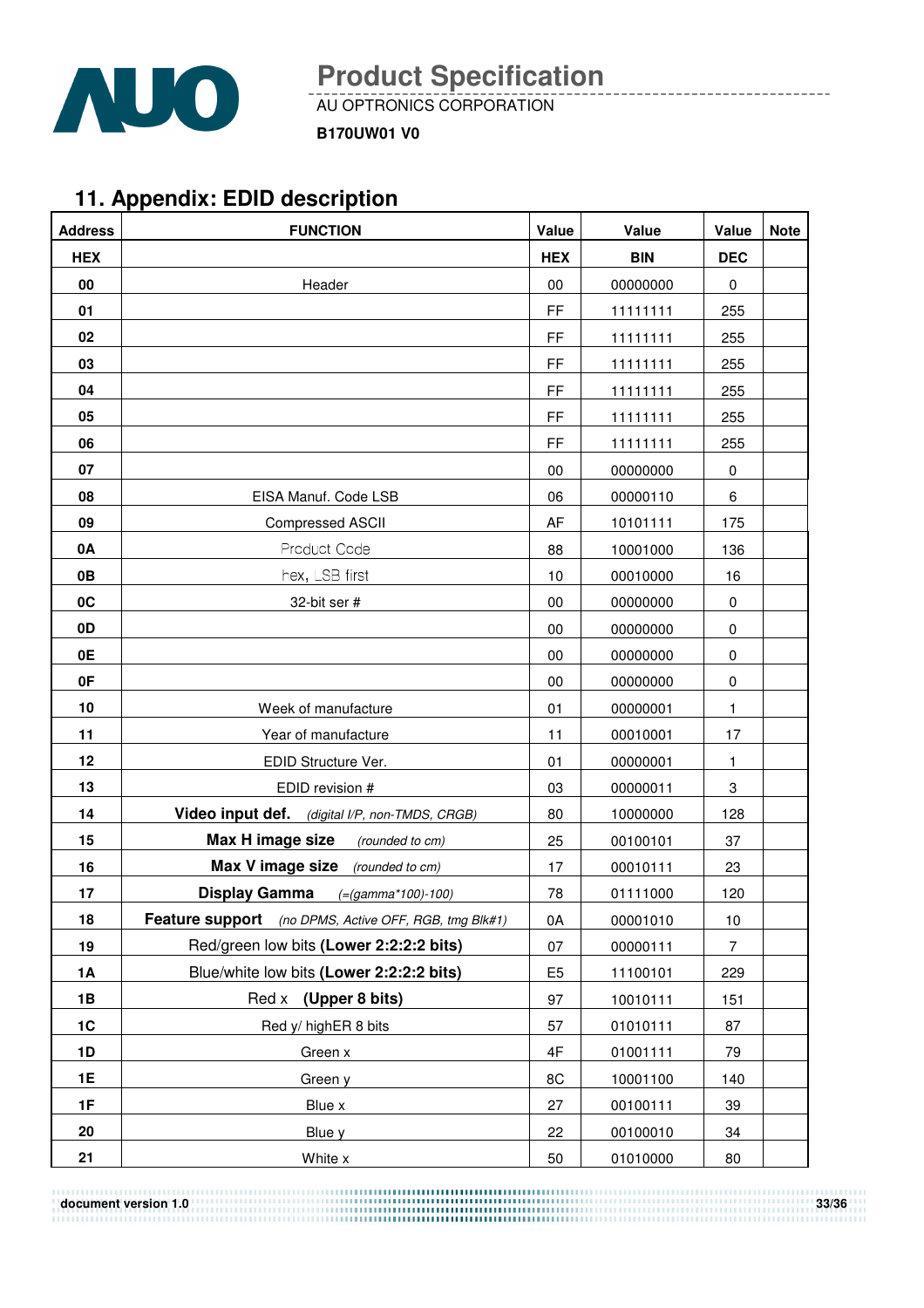

AU OPTRONICS CORPORATION

#### **B170UW01 V0**

| 22 | White y                                              | 54             | 01010100 | 84  |
|----|------------------------------------------------------|----------------|----------|-----|
| 23 | Established timing 1                                 | 00             | 00000000 | 0   |
| 24 | Established timing 2                                 | 00             | 00000000 | 0   |
| 25 | Established timing 3                                 | 00             | 00000000 | 0   |
| 26 | Standard timing #1                                   | 01             | 00000001 | 1   |
| 27 |                                                      | 01             | 00000001 | 1   |
| 28 | Standard timing #2                                   | 01             | 00000001 | 1   |
| 29 |                                                      | 01             | 00000001 | 1   |
| 2A | Standard timing #3                                   | 01             | 00000001 | 1   |
| 2B |                                                      | 01             | 00000001 | 1   |
| 2C | Standard timing #4                                   | 01             | 00000001 | 1   |
| 2D |                                                      | 01             | 00000001 | 1   |
| 2E | Standard timing #5                                   | 01             | 00000001 | 1   |
| 2F |                                                      | 01             | 00000001 | 1   |
| 30 | Standard timing #6                                   | 01             | 00000001 | 1   |
| 31 |                                                      | 01             | 00000001 | 1   |
| 32 | Standard timing #7                                   | 01             | 00000001 | 1   |
| 33 |                                                      | 01             | 00000001 | 1   |
| 34 | Standard timing #8                                   | 01             | 00000001 | 1   |
| 35 |                                                      | 01             | 00000001 | 1   |
| 36 | Pixel Clock/10000<br><b>LSB</b>                      | 54             | 01010100 | 84  |
| 37 | Pixel Clock/10000<br><b>USB</b>                      | 3D             | 00111101 | 61  |
| 38 | Horz active Lower 8bits                              | 80             | 10000000 | 128 |
| 39 | Horz blanking Lower 8bits                            | A <sub>0</sub> | 10100000 | 160 |
| 3A | HorzAct:HorzBlnk<br>Upper 4:4 bits                   | 70             | 01110000 | 112 |
| 3B | Vertical Active Lower 8bits                          | B <sub>0</sub> | 10110000 | 176 |
| 3C | <b>Vertical Blanking</b><br><b>Lower 8bits</b>       | 17             | 00010111 | 23  |
| 3D | Vert Act: Vertical Blanking<br>(upper 4:4 bit)       | 40             | 01000000 | 64  |
| 3E | HorzSync. Offset                                     | 30             | 00110000 | 48  |
| 3F | HorzSync. Width                                      | 20             | 00100000 | 32  |
| 40 | VertSync.Offset: VertSync.Width                      | 36             | 00110110 | 54  |
| 41 | Horz‖ Sync Offset/Width Upper 2bits                  | 00             | 00000000 | 0   |
| 42 | Horizontal Image Size Lower 8bits                    | 6F             | 01101111 | 111 |
| 43 | Vertical Image Size Lower 8bits                      | E <sub>5</sub> | 11100101 | 229 |
| 44 | Horizontal & Vertical Image Size (upper 4:4 bits)    | 10             | 00010000 | 16  |
| 45 | Horizontal Border (zero for internal LCD)            | 00             | 00000000 | 0   |
| 46 | <b>Vertical Border</b><br>(zero for internal LCD)    | 00             | 00000000 | 0   |
| 47 | Signal (non-intr, norm, no stero, sep sync, neg pol) | 18             | 00011000 | 24  |
| 48 | Detailed timing/monitor                              | $00\,$         | 00000000 | 0   |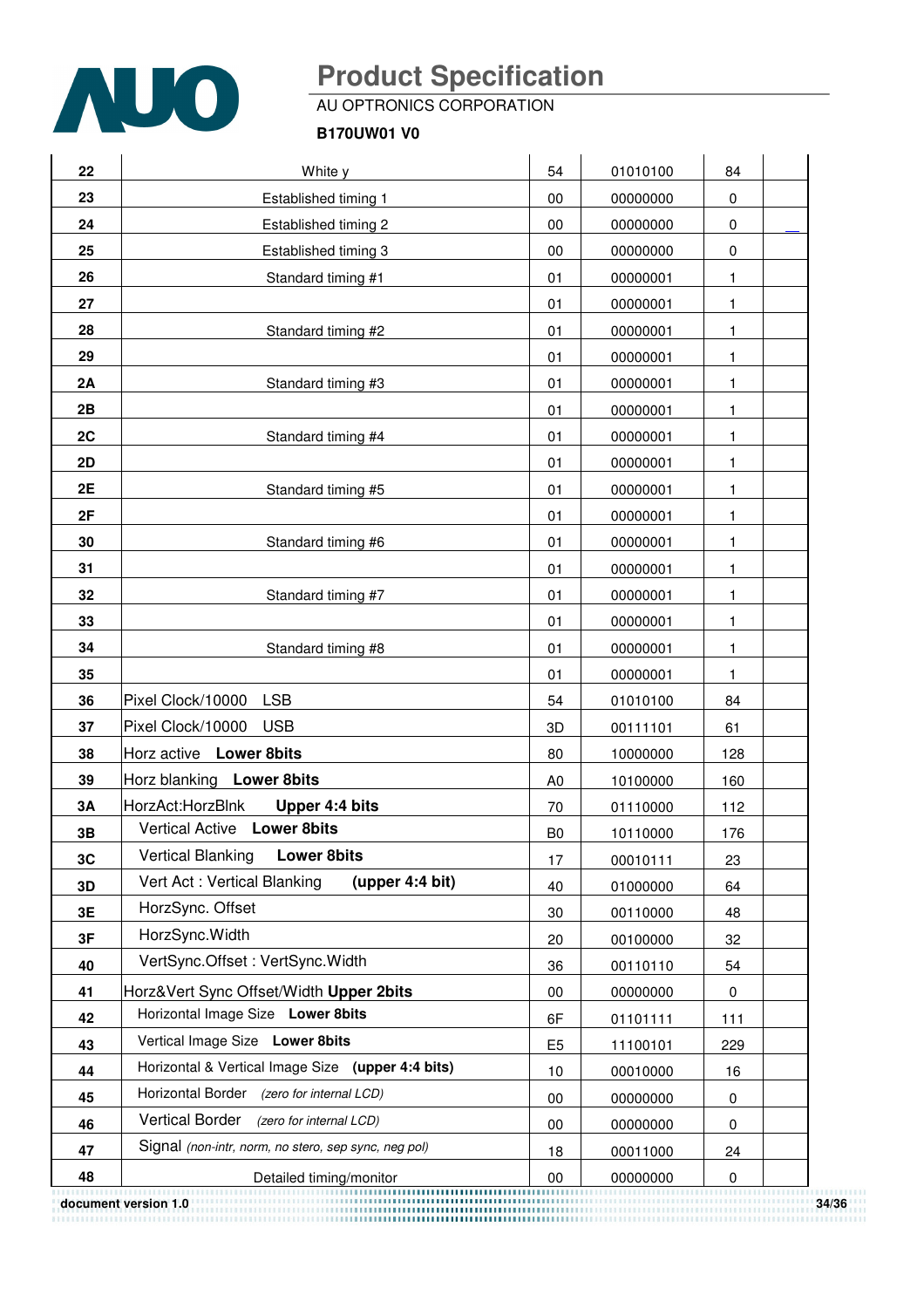

AU OPTRONICS CORPORATION

**B170UW01 V0**

| 49        | descriptor #2           | 00            | 00000000 | $\pmb{0}$   |            |
|-----------|-------------------------|---------------|----------|-------------|------------|
| 4А        |                         | $00\,$        | 00000000 | $\pmb{0}$   |            |
| 4B        |                         | 0F            | 00001111 | 15          |            |
| 4C        |                         | $00\,$        | 00000000 | $\pmb{0}$   |            |
| 4D        |                         | $00\,$        | 00000000 | $\pmb{0}$   |            |
| 4E        |                         | $00\,$        | 00000000 | $\pmb{0}$   |            |
| 4F        |                         | $00\,$        | 00000000 | $\pmb{0}$   |            |
| 50        |                         | 00            | 00000000 | $\pmb{0}$   |            |
| 51        |                         | $00\,$        | 00000000 | $\pmb{0}$   |            |
| 52        |                         | 00            | 00000000 | $\pmb{0}$   |            |
| 53        |                         | $00\,$        | 00000000 | $\pmb{0}$   |            |
| 54        |                         | $00\,$        | 00000000 | $\pmb{0}$   |            |
| 55        |                         | 00            | 00000000 | $\pmb{0}$   |            |
| 56        |                         | $00\,$        | 00000000 | $\pmb{0}$   |            |
| 57        |                         | $00\,$        | 00000000 | $\pmb{0}$   |            |
| 58        |                         | 00            | 00000000 | $\mathbf 0$ |            |
| 59        |                         | 20            | 00100000 | 32          |            |
| <b>5A</b> | Detailed timing/monitor | $00\,$        | 00000000 | $\pmb{0}$   |            |
| 5B        | descriptor #3           | $00\,$        | 00000000 | $\pmb{0}$   |            |
| 5C        |                         | $00\,$        | 00000000 | $\pmb{0}$   |            |
| 5D        |                         | FE            | 11111110 | 254         |            |
| 5E        |                         | 00            | 00000000 | $\mathbf 0$ |            |
| 5F        | Manufacture             | 41            | 01000001 | 65          | A          |
| 60        | Manufacture             | 55            | 01010101 | 85          | $\sf U$    |
| 61        | Manufacture             | $4\mathsf{F}$ | 01001111 | 79          | $\bigcirc$ |
| 62        |                         | 0A            | 00001010 | $10$        |            |
| 63        |                         | 20            | 00100000 | 32          |            |
| 64        |                         | 20            | 00100000 | 32          |            |
| 65        |                         | 20            | 00100000 | 32          |            |
| 66        |                         | 20            | 00100000 | 32          |            |
| 67        |                         | 20            | 00100000 | 32          |            |
| 68        |                         | 20            | 00100000 | 32          |            |
| 69        |                         | 20            | 00100000 | 32          |            |
| 6A        |                         | 20            | 00100000 | 32          |            |
| 6B        |                         | 20            | 00100000 | 32          |            |
| 6C        | Detailed timing/monitor | $00\,$        | 00000000 | 0           |            |
| 6D        | descriptor #4           | $00\,$        | 00000000 | $\pmb{0}$   |            |
| 6E        |                         | 00            | 00000000 | 0           |            |
| 6F        |                         | FE            | 11111110 | 254         |            |